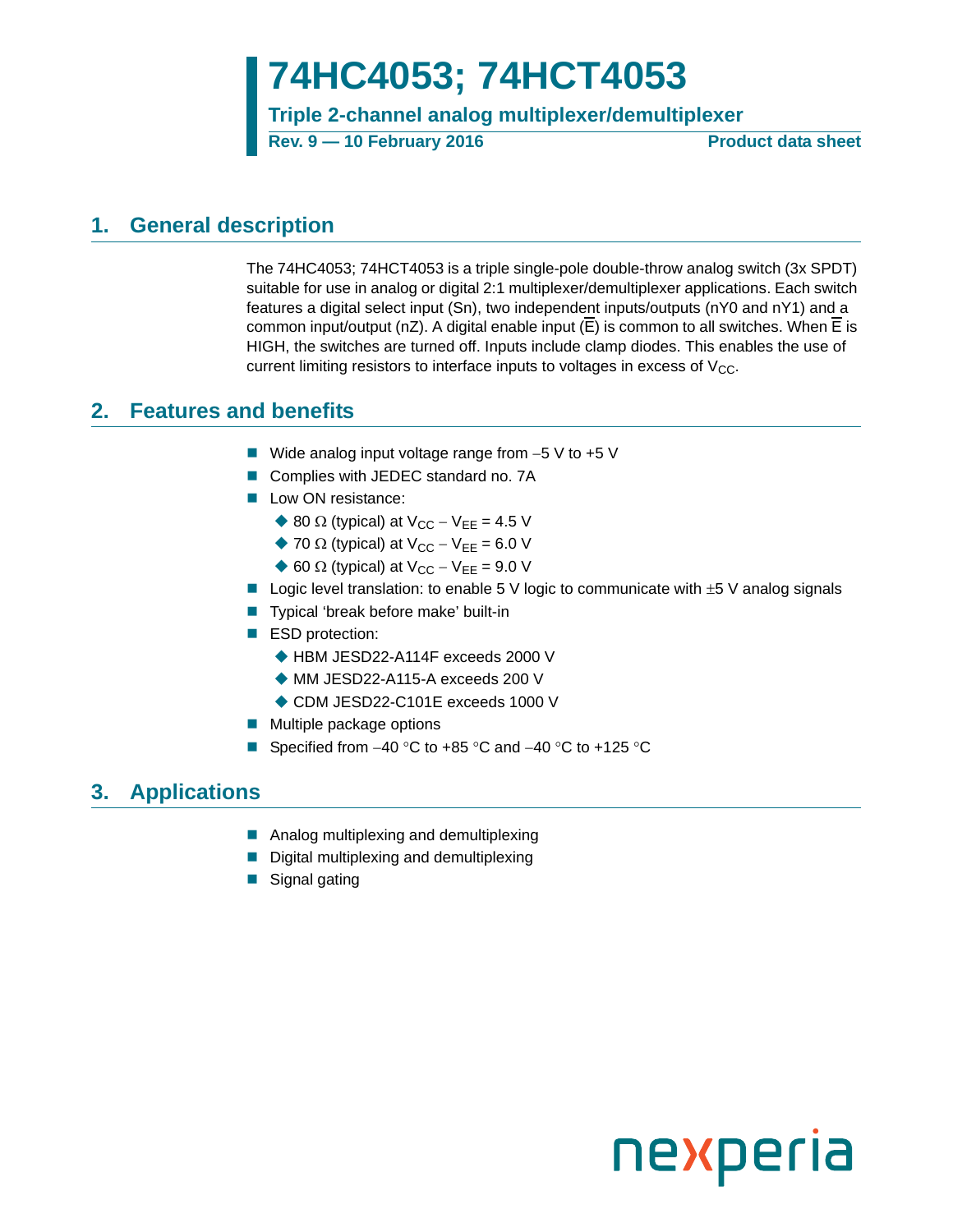#### **Triple 2-channel analog multiplexer/demultiplexer**

### <span id="page-1-0"></span>**4. Ordering information**

#### **Table 1. Ordering information**

| <b>Type number</b> | Package              |                     |                                                                                         |                      |
|--------------------|----------------------|---------------------|-----------------------------------------------------------------------------------------|----------------------|
|                    | Temperature range    | <b>Name</b>         | <b>Description</b>                                                                      | <b>Version</b>       |
| 74HC4053D          | $-40$ °C to +125 °C  | SO <sub>16</sub>    | plastic small outline package; 16 leads;                                                | SOT <sub>109-1</sub> |
| 74HCT4053D         |                      |                     | body width 3.9 mm                                                                       |                      |
| 74HC4053DB         | $-40$ °C to +125 °C  | SSOP <sub>16</sub>  | plastic shrink small outline package; 16 leads;                                         | SOT338-1             |
| 74HCT4053DB        |                      |                     | body width 5.3 mm                                                                       |                      |
| 74HC4053PW         | $-40$ °C to +125 °C. | TSSOP <sub>16</sub> | plastic thin shrink small outline package; 16 leads;                                    | SOT403-1             |
| 74HCT4053PW        |                      |                     | body width 4.4 mm                                                                       |                      |
| 74HC4053BQ         | $-40$ °C to +125 °C  | DHVQFN16            | plastic dual in-line compatible thermal enhanced very                                   | SOT763-1             |
| 74HCT4053BQ        |                      |                     | thin quad flat package; no leads; 16 terminals;<br>body $2.5 \times 3.5 \times 0.85$ mm |                      |

### <span id="page-1-1"></span>**5. Functional diagram**

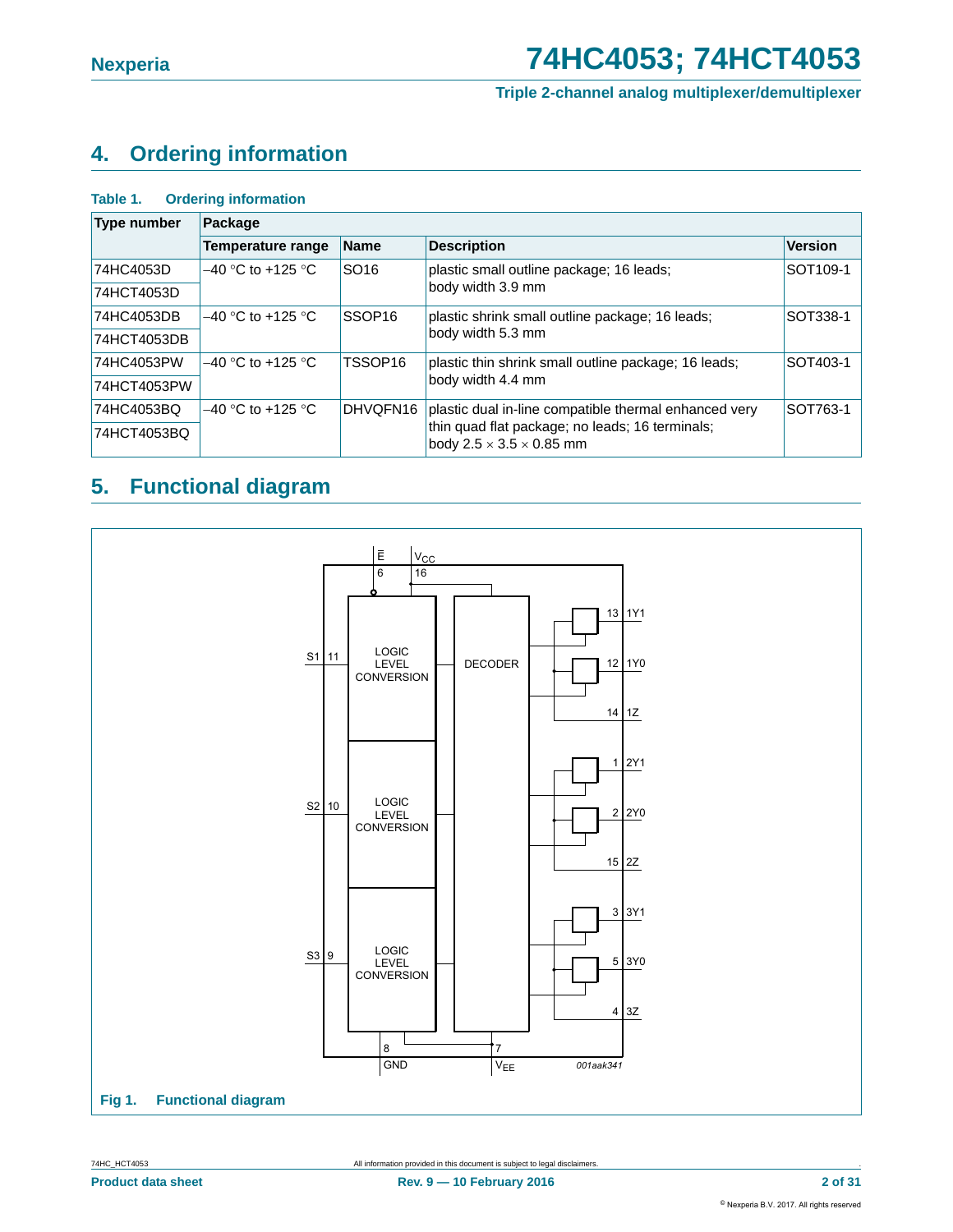

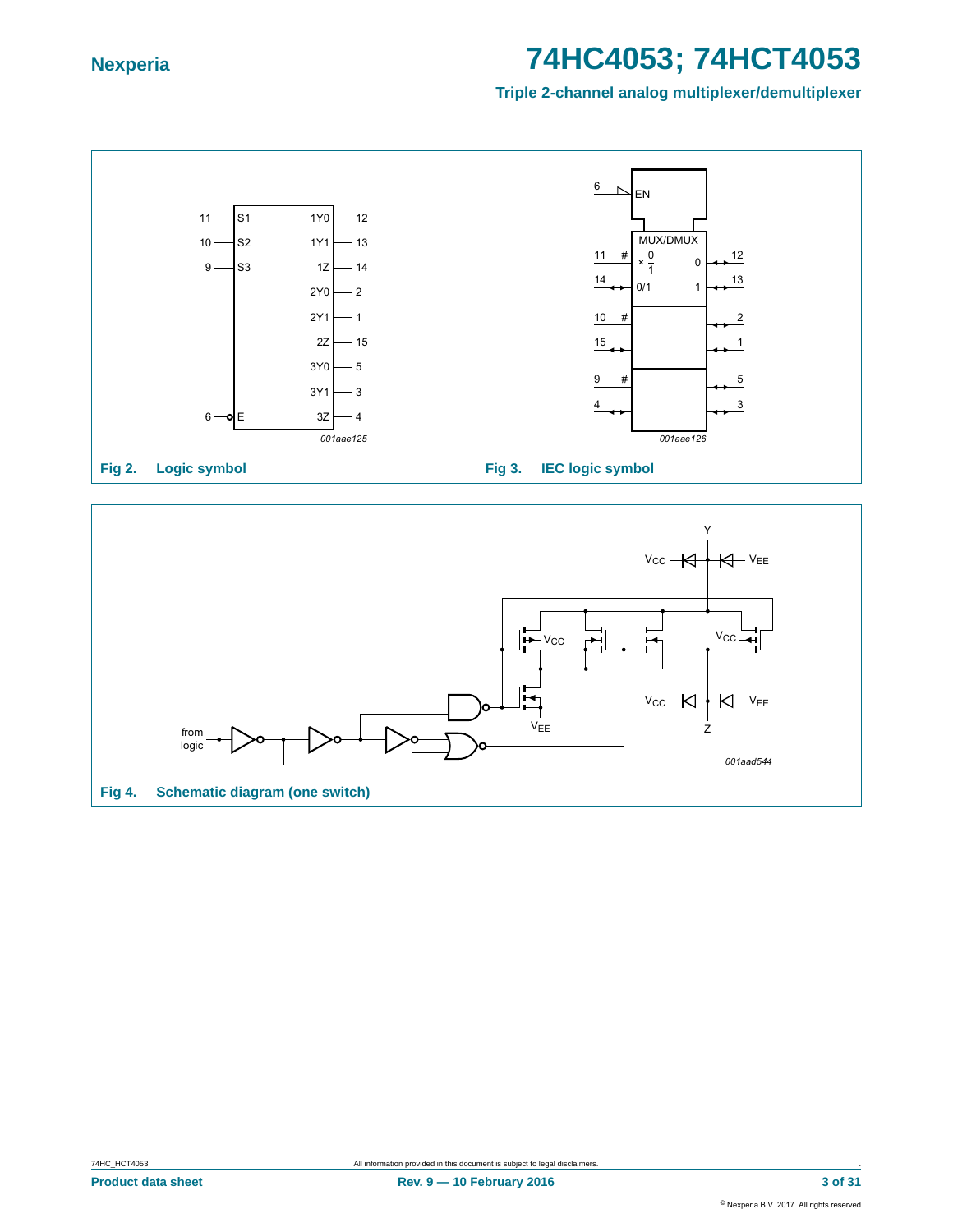#### **Triple 2-channel analog multiplexer/demultiplexer**

### <span id="page-3-0"></span>**6. Pinning information**

#### **6.1 Pinning**

<span id="page-3-1"></span>

#### **6.2 Pin description**

#### <span id="page-3-2"></span>**Table 2. Pin description**

| Symbol                                           | <b>Pin</b> | <b>Description</b>          |
|--------------------------------------------------|------------|-----------------------------|
| ΙĒ                                               | 6          | enable input (active LOW)   |
| $V_{EE}$                                         |            | supply voltage              |
| <b>GND</b>                                       | 8          | ground supply voltage       |
| S <sub>1</sub> , S <sub>2</sub> , S <sub>3</sub> | 11, 10, 9  | select input                |
| 1Y0, 2Y0, 3Y0                                    | 12, 2, 5   | independent input or output |
| 1Y1, 2Y1, 3Y1                                    | 13, 1, 3   | independent input or output |
| 1Z, 2Z, 3Z                                       | 14, 15, 4  | common output or input      |
| $V_{\rm CC}$                                     | 16         | supply voltage              |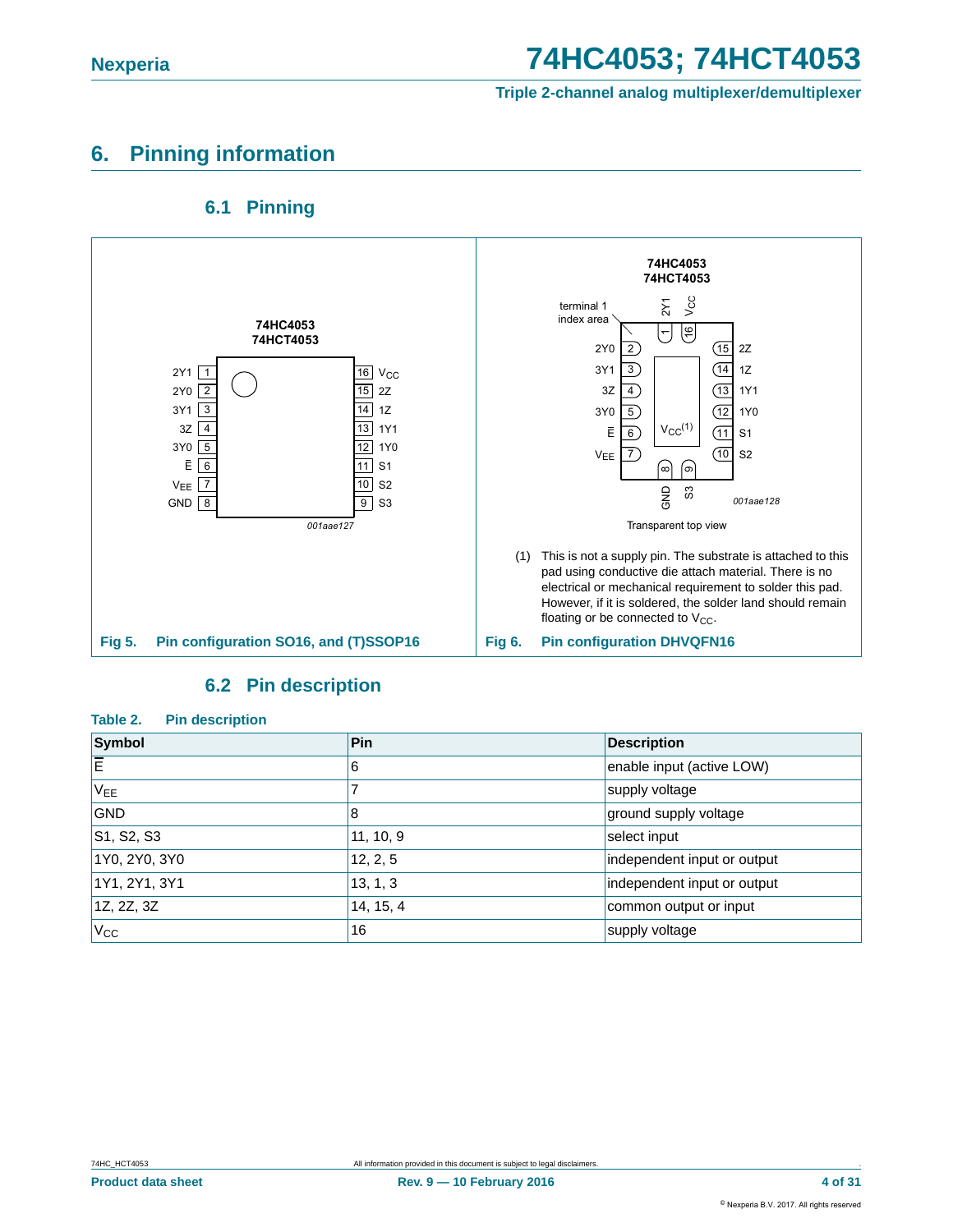#### **Triple 2-channel analog multiplexer/demultiplexer**

### <span id="page-4-3"></span>**7. Functional description**

| Table 3. | <b>Function table [1]</b> |  |
|----------|---------------------------|--|
|          |                           |  |

| Inputs | <b>Channel on</b> |                     |
|--------|-------------------|---------------------|
| Ē      | Sn                |                     |
|        |                   | $\ln Y0$ to nZ      |
|        | н                 | $\vert nY1$ to $nZ$ |
| lн     |                   | switches off        |

<span id="page-4-0"></span>[1]  $H = HIGH$  voltage level;  $L = LOW$  voltage level;  $X = don't$  care.

### <span id="page-4-4"></span>**8. Limiting values**

#### **Table 4. Limiting values**

*In accordance with the Absolute Maximum Rating System (IEC 60134). Voltages are referenced to V<sub>SS</sub> = 0 V (ground).* 

| Symbol           | <b>Parameter</b>        | <b>Conditions</b>                                 | Min    | <b>Max</b> | <b>Unit</b> |
|------------------|-------------------------|---------------------------------------------------|--------|------------|-------------|
| $V_{\rm CC}$     | supply voltage          | <u>[1]</u>                                        | $-0.5$ | $+11.0$    | V           |
| $I_{IK}$         | input clamping current  | $V_1 < -0.5$ V or $V_1 > V_{CC} + 0.5$ V          |        | ±20        | <b>mA</b>   |
| $I_{SK}$         | switch clamping current | $V_{SW}$ < -0.5 V or $V_{SW}$ > $V_{CC}$ + 0.5 V  |        | ±20        | <b>mA</b>   |
| $I_{SW}$         | switch current          | $-0.5 V < V_{SW} < V_{CC} + 0.5 V$                |        | ±25        | mA          |
| <b>LEE</b>       | supply current          |                                                   |        | ±20        | <b>mA</b>   |
| $I_{\rm CC}$     | supply current          |                                                   |        | 50         | lmA         |
| <b>I</b> GND     | ground current          |                                                   |        | $-50$      | <b>mA</b>   |
| $T_{\text{stg}}$ | storage temperature     |                                                   | $-65$  | $+150$     | $^{\circ}C$ |
| $P_{\text{tot}}$ | total power dissipation | $[2]$<br>SO16, (T)SSOP16, and<br>DHVQFN16 package |        | 500        | mW          |
| $\overline{P}$   | power dissipation       | per switch                                        |        | 100        | mW          |

<span id="page-4-1"></span>[1] To avoid drawing V<sub>CC</sub> current out of terminal nZ, when switch current flows into terminals nYn, the voltage drop across the bidirectional switch must not exceed 0.4 V. If the switch current flows into terminal  $nZ$ , no  $V_{CC}$  current will flow out of terminals nYn, and in this case there is no limit for the voltage drop across the switch, but the voltages at nYn and nZ may not exceed  $V_{CC}$  or  $V_{EE}$ .

<span id="page-4-2"></span>[2] For SO16 packages: above 70 °C the value of  $P_{tot}$  derates linearly with 8 mW/K. For SSOP16 and TSSOP16 packages: above 60 °C the value of  $P_{\text{tot}}$  derates linearly with 5.5 mW/K. For DHVQFN16 packages: above 60 °C the value of  $P_{tot}$  derates linearly with 4.5 mW/K.

### <span id="page-4-5"></span>**9. Recommended operating conditions**

| Symbol                         | Parameter                    | <b>Conditions</b> |            | 74HC4053                 |              |                 | 74HCT4053                |              |        |
|--------------------------------|------------------------------|-------------------|------------|--------------------------|--------------|-----------------|--------------------------|--------------|--------|
|                                |                              |                   | <b>Min</b> | <b>Typ</b>               | <b>Max</b>   | Min             | <b>Typ</b>               | <b>Max</b>   |        |
| $V_{\rm CC}$<br>supply voltage | see Figure 7<br>and Figure 8 |                   |            |                          |              |                 |                          |              |        |
|                                |                              | $V_{CC}$ – GND    | 2.0        | 5.0                      | 10.0         | 4.5             | 5.0                      | 5.5          | ٧      |
|                                |                              | $V_{CC} - V_{EE}$ | 2.0        | 5.0                      | 10.0         | 2.0             | 5.0                      | 10.0         | $\vee$ |
| V <sub>1</sub>                 | input voltage                |                   | <b>GND</b> | $\overline{\phantom{0}}$ | $V_{CC}$     | <b>GND</b>      | $\blacksquare$           | $V_{\rm CC}$ | V      |
| V <sub>SW</sub>                | switch voltage               |                   | $V_{EE}$   | ۰                        | $V_{\rm CC}$ | V <sub>EE</sub> | $\overline{\phantom{0}}$ | $V_{\rm CC}$ | ٧      |

#### **Table 5. Recommended operating conditions**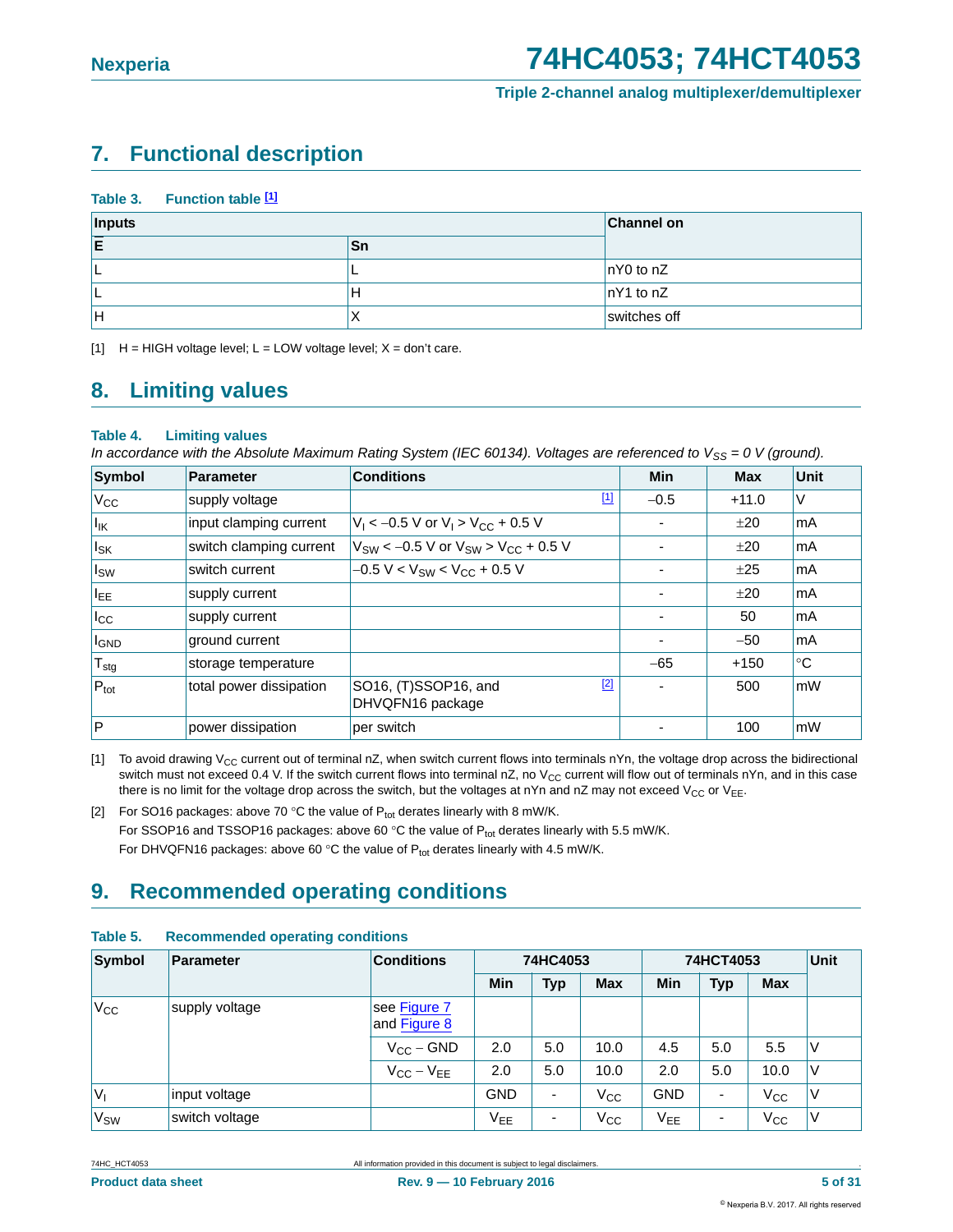**Triple 2-channel analog multiplexer/demultiplexer**

| Symbol              | Parameter                      | <b>Conditions</b>        |            | 74HC4053       |            | 74HCT4053  |                          |                          | Unit |
|---------------------|--------------------------------|--------------------------|------------|----------------|------------|------------|--------------------------|--------------------------|------|
|                     |                                |                          | <b>Min</b> | <b>Typ</b>     | <b>Max</b> | <b>Min</b> | <b>Typ</b>               | <b>Max</b>               |      |
| $T_{amb}$           | ambient temperature            |                          | $-40$      | $+25$          | $+125$     | $-40$      | $+25$                    | $+125$                   | ∣°C  |
| $\Delta t/\Delta V$ | input transition rise and fall | $V_{\rm CC}$ = 2.0 V     |            | $\blacksquare$ | 625        |            | $\overline{a}$           | $\overline{\phantom{a}}$ | ns/V |
|                     | rate                           | $V_{\text{CC}} = 4.5 V$  |            | 1.67           | 139        |            | 1.67                     | 139                      | ns/V |
|                     |                                | $V_{\rm CC} = 6.0 V$     |            |                | 83         |            | $\overline{\phantom{0}}$ | $\overline{\phantom{a}}$ | ns/V |
|                     |                                | $V_{\text{CC}} = 10.0 V$ |            |                | 31         |            | $\overline{\phantom{0}}$ | $\overline{\phantom{a}}$ | ns/V |

#### **Table 5. Recommended operating conditions** *…continued*

<span id="page-5-1"></span><span id="page-5-0"></span>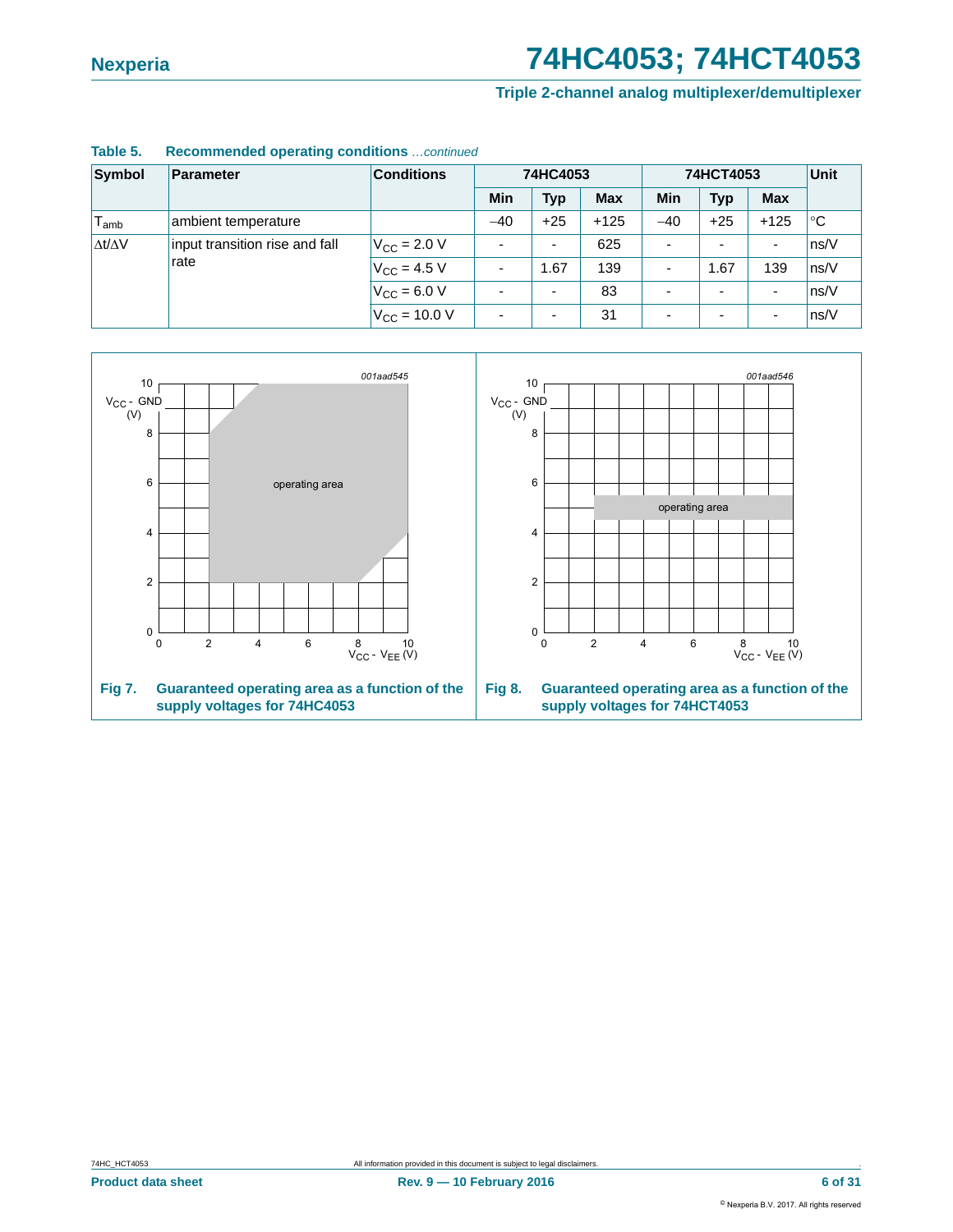#### **Triple 2-channel analog multiplexer/demultiplexer**

### <span id="page-6-0"></span>**10. Static characteristics**

#### Table 6. R<sub>ON</sub> resistance per switch for 74HC4053 and 74HCT4053

 $V_I = V_{I H}$  or  $V_{I L}$ ; for test circuit see *[Figure 9.](#page-8-0)* 

*Vis is the input voltage at a nYn or nZ terminal, whichever is assigned as an input. Vos is the output voltage at a nYn or nZ terminal, whichever is assigned as an output. For 74HC4053: VCC GND or VCC VEE = 2.0 V, 4.5 V, 6.0 V and 9.0 V. For 74HCT4053:*  $V_{CC}$  *– GND = 4.5 V and 5.5 V,*  $V_{CC}$  *–*  $V_{EE}$  *= 2.0 V, 4.5 V, 6.0 V and 9.0 V.* 

| Symbol            | <b>Parameter</b>             | <b>Conditions</b>                                            |       | Min                      | <b>Typ</b>     | <b>Max</b>     | <b>Unit</b> |
|-------------------|------------------------------|--------------------------------------------------------------|-------|--------------------------|----------------|----------------|-------------|
| $T_{amb} = 25 °C$ |                              |                                                              |       |                          |                |                |             |
| $R_{ON(peak)}$    | ON resistance (peak)         | $V_{is} = V_{CC}$ to $V_{FF}$                                |       |                          |                |                |             |
|                   |                              | $V_{CC}$ = 2.0 V; $V_{EE}$ = 0 V; $I_{SW}$ = 100 $\mu$ A     | $[1]$ |                          |                |                | $\Omega$    |
|                   |                              | $V_{CC}$ = 4.5 V; $V_{FF}$ = 0 V; $I_{SW}$ = 1000 $\mu$ A    |       |                          | 100            | 180            | Ω           |
|                   |                              | $V_{CC}$ = 6.0 V; $V_{EE}$ = 0 V; $I_{SW}$ = 1000 $\mu$ A    |       |                          | 90             | 160            | Ω           |
|                   |                              | $V_{CC}$ = 4.5 V; $V_{FF}$ = -4.5 V; $I_{SW}$ = 1000 $\mu$ A |       |                          | 70             | 130            | Ω           |
| $R_{ON(rail)}$    | ON resistance (rail)         | $V_{is} = V_{EE}$                                            |       |                          |                |                |             |
|                   |                              | $V_{CC}$ = 2.0 V; $V_{FF}$ = 0 V; $I_{SW}$ = 100 $\mu$ A     | $[1]$ | $\overline{\phantom{a}}$ | 150            | $\blacksquare$ | Ω           |
|                   |                              | $V_{CC}$ = 4.5 V; $V_{EE}$ = 0 V; $I_{SW}$ = 1000 $\mu$ A    |       |                          | 80             | 140            | Ω           |
|                   |                              | $V_{CC}$ = 6.0 V; $V_{FF}$ = 0 V; $I_{SW}$ = 1000 $\mu$ A    |       |                          | 70             | 120            | Ω           |
|                   |                              | $V_{CC}$ = 4.5 V; $V_{FF}$ = -4.5 V; $I_{SW}$ = 1000 $\mu$ A |       | $\blacksquare$           | 60             | 105            | Ω           |
|                   |                              | $V_{is} = V_{CC}$                                            |       |                          |                |                |             |
|                   |                              | $V_{CC}$ = 2.0 V; $V_{FF}$ = 0 V; $I_{SW}$ = 100 $\mu$ A     | $[1]$ | $\blacksquare$           | 150            |                | Ω           |
|                   |                              | $V_{CC}$ = 4.5 V; $V_{EE}$ = 0 V; $I_{SW}$ = 1000 $\mu$ A    |       | $\overline{\phantom{a}}$ | 90             | 160            | Ω           |
|                   |                              | $V_{CC}$ = 6.0 V; $V_{EE}$ = 0 V; $I_{SW}$ = 1000 $\mu$ A    |       |                          | 80             | 140            | Ω           |
|                   |                              | $V_{CC}$ = 4.5 V; $V_{EE}$ = -4.5 V; $I_{SW}$ = 1000 $\mu$ A |       |                          | 65             | 120            | Ω           |
| $\Delta R_{ON}$   | ON resistance mismatch       | $V_{is} = V_{CC}$ to $V_{EE}$                                |       |                          |                |                |             |
|                   | between channels             | $V_{\text{CC}} = 2.0 \text{ V}; V_{\text{EE}} = 0 \text{ V}$ | $[1]$ |                          | $\blacksquare$ |                | Ω           |
|                   |                              | $V_{CC} = 4.5 V: V_{EF} = 0 V$                               |       |                          | 9              |                | $\Omega$    |
|                   |                              | $V_{CC} = 6.0 V; V_{EE} = 0 V$                               |       |                          | 8              |                | $\Omega$    |
|                   |                              | $V_{CC}$ = 4.5 V; $V_{FF}$ = -4.5 V                          |       |                          | 6              |                | $\Omega$    |
|                   | $T_{amb} = -40 °C$ to +85 °C |                                                              |       |                          |                |                |             |
| $R_{ON (peak)}$   | ON resistance (peak)         | $V_{is} = V_{CC}$ to $V_{EE}$                                |       |                          |                |                |             |
|                   |                              | $V_{CC}$ = 2.0 V; $V_{FF}$ = 0 V; $I_{SW}$ = 100 $\mu$ A     | $[1]$ | $\blacksquare$           |                |                | $\Omega$    |
|                   |                              | $V_{CC}$ = 4.5 V; $V_{EE}$ = 0 V; $I_{SW}$ = 1000 $\mu$ A    |       |                          |                | 225            | Ω           |
|                   |                              | $V_{CC}$ = 6.0 V; $V_{FF}$ = 0 V; $I_{SW}$ = 1000 $\mu$ A    |       |                          |                | 200            | Ω           |
|                   |                              | $V_{CC}$ = 4.5 V; $V_{FF}$ = -4.5 V; $I_{SW}$ = 1000 $\mu$ A |       | $\overline{\phantom{a}}$ |                | 165            | $\Omega$    |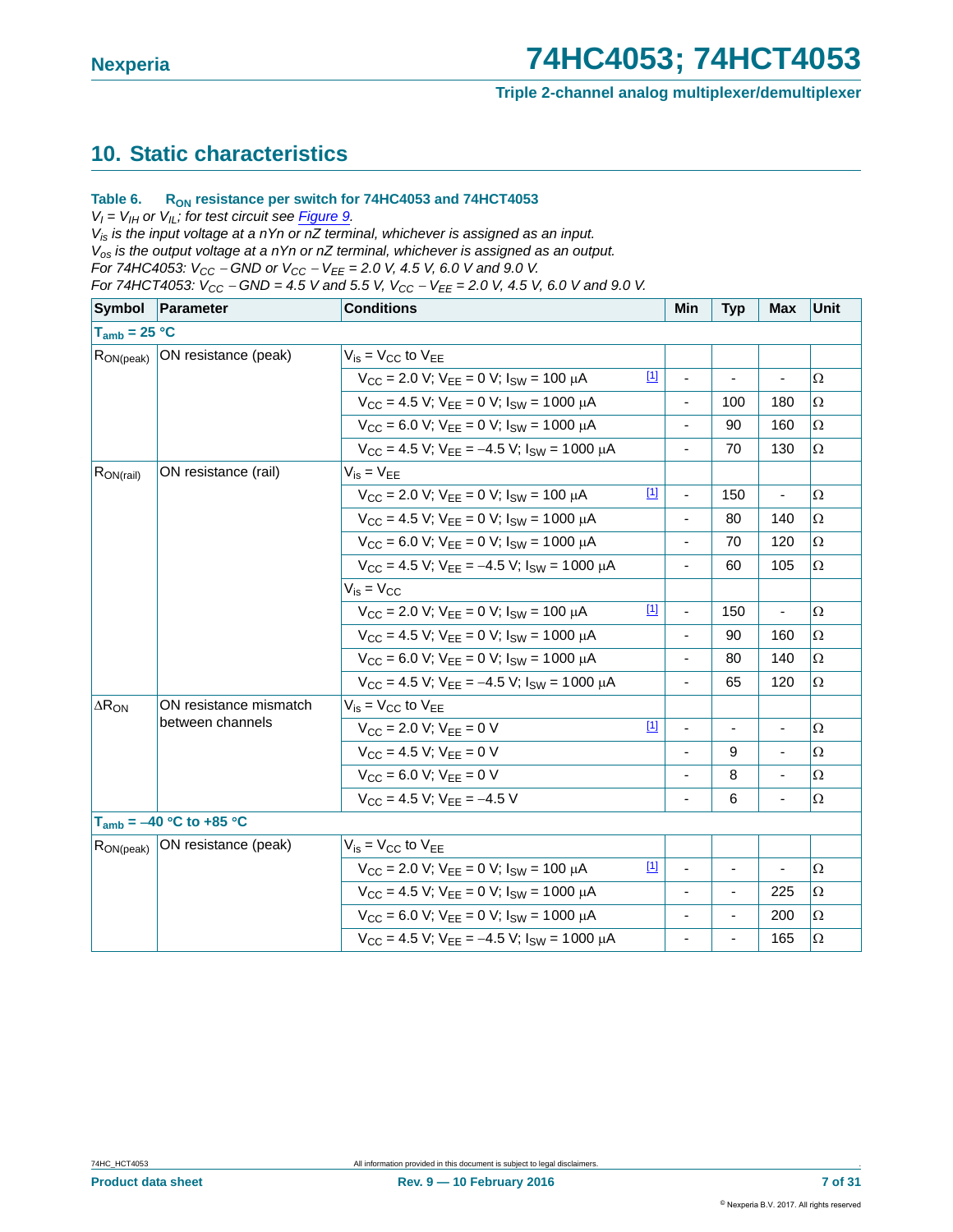#### **Triple 2-channel analog multiplexer/demultiplexer**

#### Table 6. R<sub>ON</sub> resistance per switch for 74HC4053 and 74HCT4053 *...continued*

 $V_I = V_{II}$  or  $V_{II}$ ; for test circuit see *Figure 9*.

*Vis is the input voltage at a nYn or nZ terminal, whichever is assigned as an input. Vos is the output voltage at a nYn or nZ terminal, whichever is assigned as an output.*

*For 74HC4053:*  $V_{CC}$  – GND or  $V_{CC}$  –  $V_{EE}$  = 2.0 V, 4.5 V, 6.0 V and 9.0 V.

*For 74HCT4053: V<sub>CC</sub> – GND = 4.5 V and 5.5 V, V<sub>CC</sub> – V<sub>EE</sub> = 2.0 V, 4.5 V, 6.0 V and 9.0 V.* 

| Symbol         | Parameter                     | <b>Conditions</b>                                            |             | Min                      | <b>Typ</b>                   | <b>Max</b> | <b>Unit</b> |
|----------------|-------------------------------|--------------------------------------------------------------|-------------|--------------------------|------------------------------|------------|-------------|
| $R_{ON(rail)}$ | ON resistance (rail)          | $V_{is} = V_{EE}$                                            |             |                          |                              |            |             |
|                |                               | $V_{CC}$ = 2.0 V; $V_{FF}$ = 0 V; $I_{SW}$ = 100 $\mu$ A     | $[1]$       | $\blacksquare$           |                              |            | Ω           |
|                |                               | $V_{CC}$ = 4.5 V; $V_{EE}$ = 0 V; $I_{SW}$ = 1000 $\mu$ A    |             | -                        | $\qquad \qquad \blacksquare$ | 175        | Ω           |
|                |                               | $V_{CC}$ = 6.0 V; $V_{FF}$ = 0 V; $I_{SW}$ = 1000 $\mu$ A    |             | $\overline{\phantom{a}}$ | $\qquad \qquad \blacksquare$ | 150        | Ω           |
|                |                               | $V_{CC}$ = 4.5 V; $V_{EE}$ = -4.5 V; $I_{SW}$ = 1000 $\mu$ A |             |                          |                              | 130        | Ω           |
|                |                               | $V_{is} = V_{CC}$                                            |             |                          |                              |            |             |
|                |                               | $V_{CC}$ = 2.0 V; $V_{EE}$ = 0 V; $I_{SW}$ = 100 $\mu$ A     | $[1]$       | ٠                        |                              |            | Ω           |
|                |                               | $V_{CC}$ = 4.5 V; $V_{EE}$ = 0 V; $I_{SW}$ = 1000 $\mu$ A    |             |                          |                              | 200        | Ω           |
|                |                               | $V_{CC}$ = 6.0 V; $V_{EE}$ = 0 V; $I_{SW}$ = 1000 $\mu$ A    |             |                          |                              | 175        | $\Omega$    |
|                |                               | $V_{CC}$ = 4.5 V; $V_{EE}$ = -4.5 V; $I_{SW}$ = 1000 $\mu$ A |             |                          |                              | 150        | Ω           |
|                | $T_{amb} = -40 °C$ to +125 °C |                                                              |             |                          |                              |            |             |
| $R_{ON(peak)}$ | ON resistance (peak)          | $V_{is} = V_{CC}$ to $V_{EE}$                                |             |                          |                              |            |             |
|                |                               | $V_{CC}$ = 2.0 V; $V_{EE}$ = 0 V; $I_{SW}$ = 100 $\mu$ A     | $[1]$       |                          |                              |            | Ω           |
|                |                               | $V_{CC}$ = 4.5 V; $V_{EE}$ = 0 V; $I_{SW}$ = 1000 $\mu$ A    |             |                          |                              | 270        | Ω           |
|                |                               | $V_{CC}$ = 6.0 V; $V_{EE}$ = 0 V; $I_{SW}$ = 1000 $\mu$ A    |             |                          |                              | 240        | Ω           |
|                |                               | $V_{CC}$ = 4.5 V; $V_{FF}$ = -4.5 V; $I_{SW}$ = 1000 $\mu$ A |             |                          |                              | 195        | Ω           |
| $R_{ON(rail)}$ | ON resistance (rail)          | $V_{is} = V_{EE}$                                            |             |                          |                              |            |             |
|                |                               | $V_{CC}$ = 2.0 V; $V_{FF}$ = 0 V; $I_{SW}$ = 100 $\mu$ A     | $[1]$       |                          |                              |            | Ω           |
|                |                               | $V_{CC}$ = 4.5 V; $V_{EE}$ = 0 V; $I_{SW}$ = 1000 $\mu$ A    |             |                          |                              | 210        | Ω           |
|                |                               | $V_{CC}$ = 6.0 V; $V_{FF}$ = 0 V; $I_{SW}$ = 1000 $\mu$ A    |             |                          |                              | 180        | Ω           |
|                |                               | $V_{CC}$ = 4.5 V; $V_{EE}$ = -4.5 V; $I_{SW}$ = 1000 $\mu$ A |             |                          |                              | 160        | Ω           |
|                |                               | $V_{is} = V_{CC}$                                            |             |                          |                              |            |             |
|                |                               | $V_{CC}$ = 2.0 V; $V_{EE}$ = 0 V; $I_{SW}$ = 100 $\mu$ A     | $\boxed{1}$ |                          |                              |            | Ω           |
|                |                               | $V_{CC}$ = 4.5 V; $V_{EE}$ = 0 V; $I_{SW}$ = 1000 $\mu$ A    |             |                          |                              | 240        | Ω           |
|                |                               | $V_{CC}$ = 6.0 V; $V_{EE}$ = 0 V; $I_{SW}$ = 1000 $\mu$ A    |             |                          |                              | 210        | Ω           |
|                |                               | $V_{CC}$ = 4.5 V; $V_{EE}$ = -4.5 V; $I_{SW}$ = 1000 $\mu$ A |             |                          |                              | 180        | $\Omega$    |

<span id="page-7-0"></span>[1] When supply voltages ( $V_{CC} - V_{EE}$ ) near 2.0 V the analog switch ON resistance becomes extremely non-linear. When using a supply of 2 V, it is recommended to use these devices only for transmitting digital signals.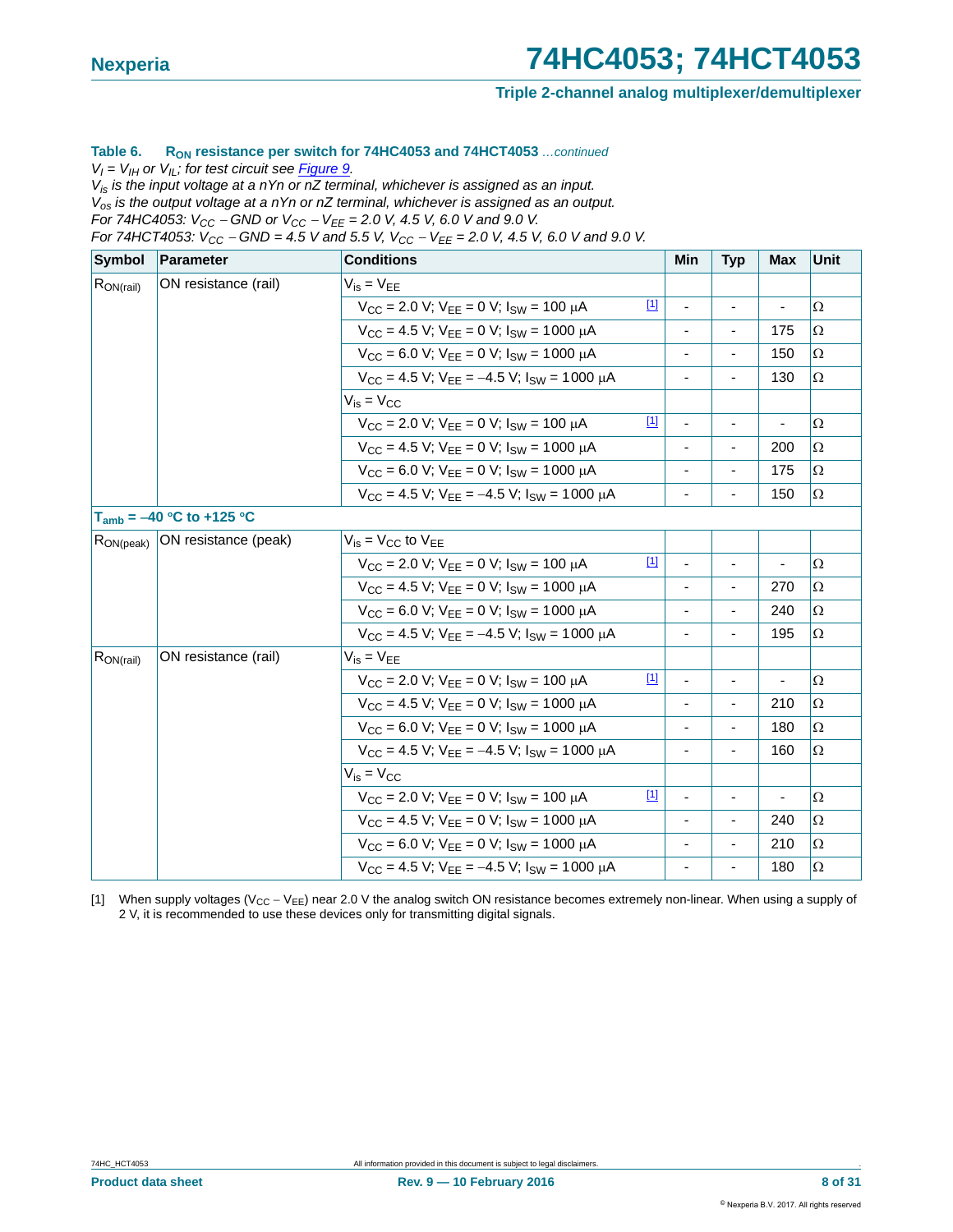**Triple 2-channel analog multiplexer/demultiplexer**



#### <span id="page-8-0"></span>**Table 7. Static characteristics for 74HC4053**

*Voltages are referenced to GND (ground = 0 V).*

*Vis is the input voltage at pins nYn or nZ, whichever is assigned as an input. Vos is the output voltage at pins nZ or nYn, whichever is assigned as an output.*

| Symbol            | <b>Parameter</b>             | <b>Conditions</b>                                                                                                                 | Min  | <b>Typ</b> | <b>Max</b>               | <b>Unit</b> |
|-------------------|------------------------------|-----------------------------------------------------------------------------------------------------------------------------------|------|------------|--------------------------|-------------|
|                   |                              |                                                                                                                                   |      |            |                          |             |
| V <sub>IH</sub>   | HIGH-level input             | $V_{\text{CC}} = 2.0 V$                                                                                                           | 1.5  | 1.2        | $\overline{\phantom{a}}$ | V           |
|                   | voltage                      | $V_{CC} = 4.5 V$                                                                                                                  | 3.15 | 2.4        |                          | $\vee$      |
|                   |                              | $V_{CC} = 6.0 V$                                                                                                                  | 4.2  | 3.2        | ۰                        | $\vee$      |
| $T_{amb}$ = 25 °C |                              | $V_{CC}$ = 9.0 V                                                                                                                  | 6.3  | 4.7        | ۰                        | $\vee$      |
| $V_{IL}$          | LOW-level input              | $V_{\text{CC}} = 2.0 V$                                                                                                           | ۰    | 0.8        | 0.5                      | V           |
|                   | voltage                      | $V_{CC} = 4.5 V$                                                                                                                  | ۰    | 2.1        | 1.35                     | V           |
|                   |                              | $V_{CC} = 6.0 V$                                                                                                                  | -    | 2.8        | 1.8                      | $\vee$      |
|                   |                              | $V_{CC}$ = 9.0 V                                                                                                                  | ۰    | 4.3        | 2.7                      | V           |
| h                 | input leakage current        | $V_{EE} = 0$ V; $V_1 = V_{CC}$ or GND                                                                                             |      |            |                          |             |
|                   |                              | $V_{CC} = 6.0 V$                                                                                                                  |      | ٠          | ±0.1                     | $\mu$ A     |
| $I_{S(OFF)}$      |                              | $V_{\rm CC}$ = 10.0 V                                                                                                             |      |            | ±0.2                     | μA          |
|                   | OFF-state leakage<br>current | $V_{CC}$ = 10.0 V; $V_{FF}$ = 0 V; $V_{I}$ = V <sub>IH</sub> or V <sub>II</sub> ;<br>$ V_{SW}  = V_{CC} - V_{EE}$ ; see Figure 11 |      |            |                          |             |
|                   |                              | per channel                                                                                                                       |      |            | ±0.1                     | μA          |
|                   |                              | all channels                                                                                                                      |      |            | ±0.1                     | μA          |
| $I_{S(ON)}$       | ON-state leakage<br>current  | $V_1$ = $V_{IH}$ or $V_{II}$ ; $ V_{SW} $ = $V_{CC}$ – $V_{FF}$ ;<br>$V_{CC}$ = 10.0 V; $V_{EE}$ = 0 V; see Figure 12             |      |            | ±0.1                     | μA          |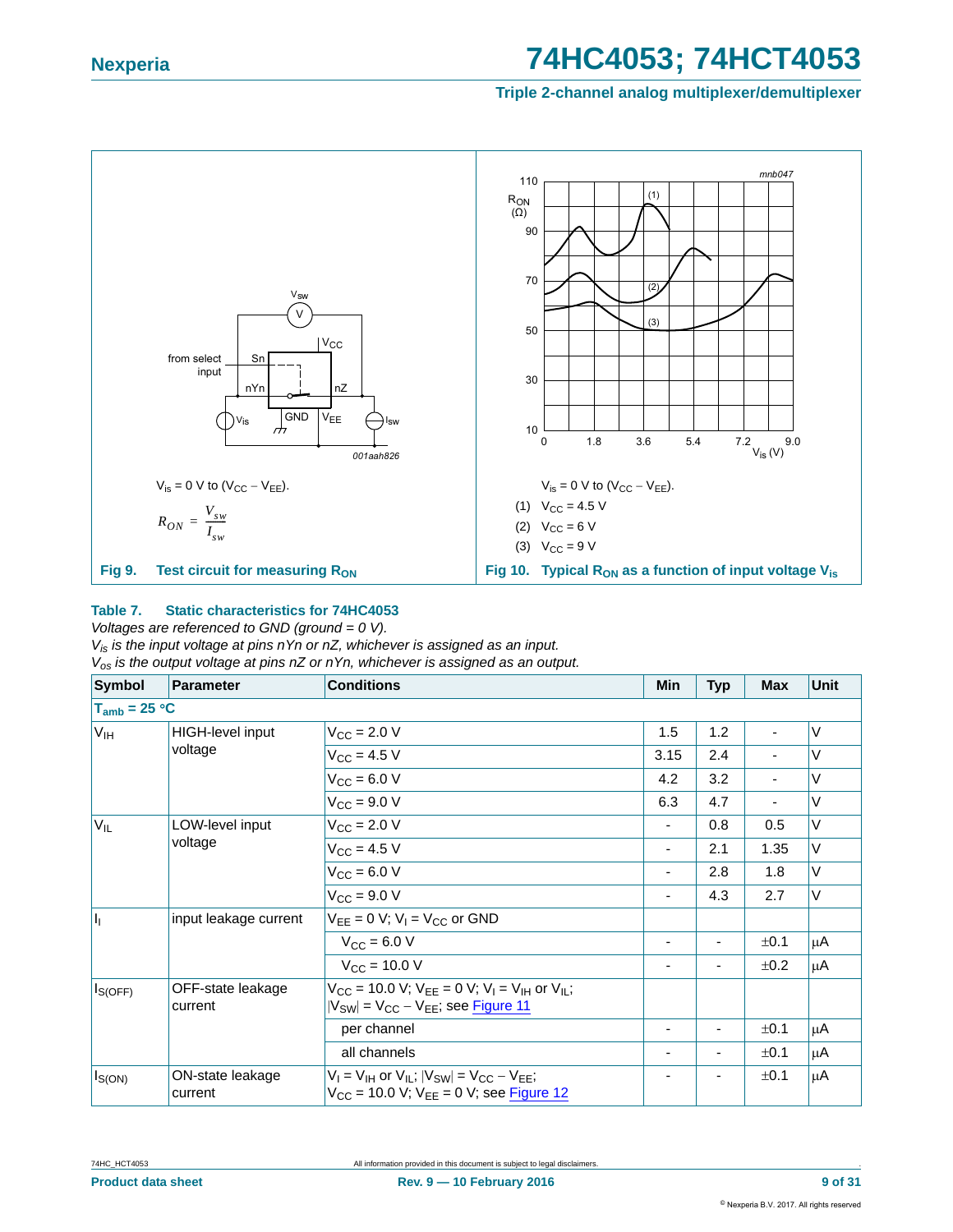**Triple 2-channel analog multiplexer/demultiplexer**

#### **Table 7. Static characteristics for 74HC4053** *…continued*

*Voltages are referenced to GND (ground = 0 V).*

*Vis is the input voltage at pins nYn or nZ, whichever is assigned as an input.*

*Vos is the output voltage at pins nZ or nYn, whichever is assigned as an output.*

| <b>Symbol</b>       | <b>Parameter</b>              | <b>Conditions</b>                                                                                                             | Min                      | <b>Typ</b>               | Max                          | Unit    |
|---------------------|-------------------------------|-------------------------------------------------------------------------------------------------------------------------------|--------------------------|--------------------------|------------------------------|---------|
| $I_{\rm CC}$        | supply current                | $V_{EE} = 0$ V; $V_1 = V_{CC}$ or GND; $V_{is} = V_{EE}$ or $V_{CC}$ ;<br>$V_{OS}$ = $V_{CC}$ or $V_{EE}$                     |                          |                          |                              |         |
|                     |                               | $V_{CC} = 6.0 V$                                                                                                              |                          |                          | 8.0                          | μA      |
|                     |                               | $V_{CC} = 10.0 V$                                                                                                             | ٠                        | $\blacksquare$           | 16.0                         | μA      |
| C <sub>1</sub>      | input capacitance             |                                                                                                                               |                          | 3.5                      |                              | pF      |
| $C_{sw}$            | switch capacitance            | independent pins nYn                                                                                                          | -                        | 5                        | $\overline{\phantom{0}}$     | pF      |
|                     |                               | common pins nZ                                                                                                                |                          | 8                        |                              | pF      |
|                     | $T_{amb} = -40 °C$ to +85 °C  |                                                                                                                               |                          |                          |                              |         |
| V <sub>IH</sub>     | HIGH-level input              | $V_{CC}$ = 2.0 V                                                                                                              | 1.5                      | ä,                       |                              | V       |
|                     | voltage                       | $V_{CC} = 4.5 V$                                                                                                              | 3.15                     | $\blacksquare$           |                              | V       |
|                     |                               | $V_{CC} = 6.0 V$                                                                                                              | 4.2                      |                          |                              | V       |
|                     |                               | $V_{CC}$ = 9.0 V                                                                                                              | 6.3                      | $\blacksquare$           | $\blacksquare$               | V       |
| $V_{IL}$            | LOW-level input               | $V_{CC}$ = 2.0 V                                                                                                              |                          |                          | 0.5                          | V       |
|                     | voltage                       | $V_{CC} = 4.5 V$                                                                                                              | -                        | $\overline{\phantom{a}}$ | 1.35                         | V       |
|                     |                               | $V_{CC} = 6.0 V$                                                                                                              |                          |                          | 1.8                          | V       |
|                     |                               | $V_{CC}$ = 9.0 V                                                                                                              | $\frac{1}{2}$            | $\blacksquare$           | 2.7                          | V       |
| H,                  | input leakage current         | $V_{EE} = 0$ V; $V_1 = V_{CC}$ or GND                                                                                         |                          |                          |                              |         |
|                     |                               | $V_{CC} = 6.0 V$                                                                                                              | $\blacksquare$           | $\blacksquare$           | ±1.0                         | μA      |
|                     |                               | $V_{\text{CC}} = 10.0 V$                                                                                                      |                          |                          | ±2.0                         | μA      |
| I <sub>S(OFF)</sub> | OFF-state leakage<br>current  | $V_{CC}$ = 10.0 V; $V_{EE}$ = 0 V; $V_I$ = $V_{IH}$ or $V_{IL}$ ;<br>$ V_{SW} $ = $V_{CC}$ – $V_{EE}$ ; see Figure 11         |                          |                          |                              |         |
|                     |                               | per channel                                                                                                                   |                          |                          | ±1.0                         | μA      |
|                     |                               | all channels                                                                                                                  |                          |                          | ±1.0                         | μA      |
| $I_{S(ON)}$         | ON-state leakage<br>current   | $V_I = V_{IH}$ or $V_{IL}$ ; $ V_{SW}  = V_{CC} - V_{EE}$ ;<br>V <sub>CC</sub> = 10.0 V; V <sub>EE</sub> = 0 V; see Figure 12 |                          |                          | ±1.0                         | μA      |
| $I_{\rm CC}$        | supply current                | $V_{EE} = 0 V$ ; $V_1 = V_{CC}$ or GND; $V_{is} = V_{EE}$ or $V_{CC}$ ;<br>$V_{OS}$ = $V_{CC}$ or $V_{EE}$                    |                          |                          |                              |         |
|                     |                               | $V_{CC}$ = 6.0 V                                                                                                              | $\overline{\phantom{a}}$ | $\blacksquare$           | 80.0                         | μA      |
|                     |                               | $V_{CC}$ = 10.0 V                                                                                                             |                          |                          | 160.0                        | μA      |
|                     | $T_{amb} = -40 °C$ to +125 °C |                                                                                                                               |                          |                          |                              |         |
| $V_{\text{IH}}$     | HIGH-level input              | $V_{\text{CC}} = 2.0 V$                                                                                                       | 1.5                      | ä,                       |                              | $\sf V$ |
|                     | voltage                       | $V_{CC} = 4.5 V$                                                                                                              | 3.15                     | ÷,                       |                              | V       |
|                     |                               | $V_{CC} = 6.0 V$                                                                                                              | 4.2                      |                          |                              | V       |
|                     |                               | $V_{\text{CC}} = 9.0 V$                                                                                                       | 6.3                      | $\blacksquare$           | $\qquad \qquad \blacksquare$ | V       |
| $V_{IL}$            | LOW-level input               | $V_{\text{CC}} = 2.0 V$                                                                                                       |                          |                          | 0.5                          | V       |
|                     | voltage                       | $V_{\text{CC}} = 4.5 V$                                                                                                       | -                        | $\overline{\phantom{a}}$ | 1.35                         | V       |
|                     |                               | $V_{CC} = 6.0 V$                                                                                                              |                          |                          | 1.8                          | V       |
|                     |                               | $V_{CC} = 9.0 V$                                                                                                              | $\overline{\phantom{0}}$ | $\blacksquare$           | 2.7                          | V       |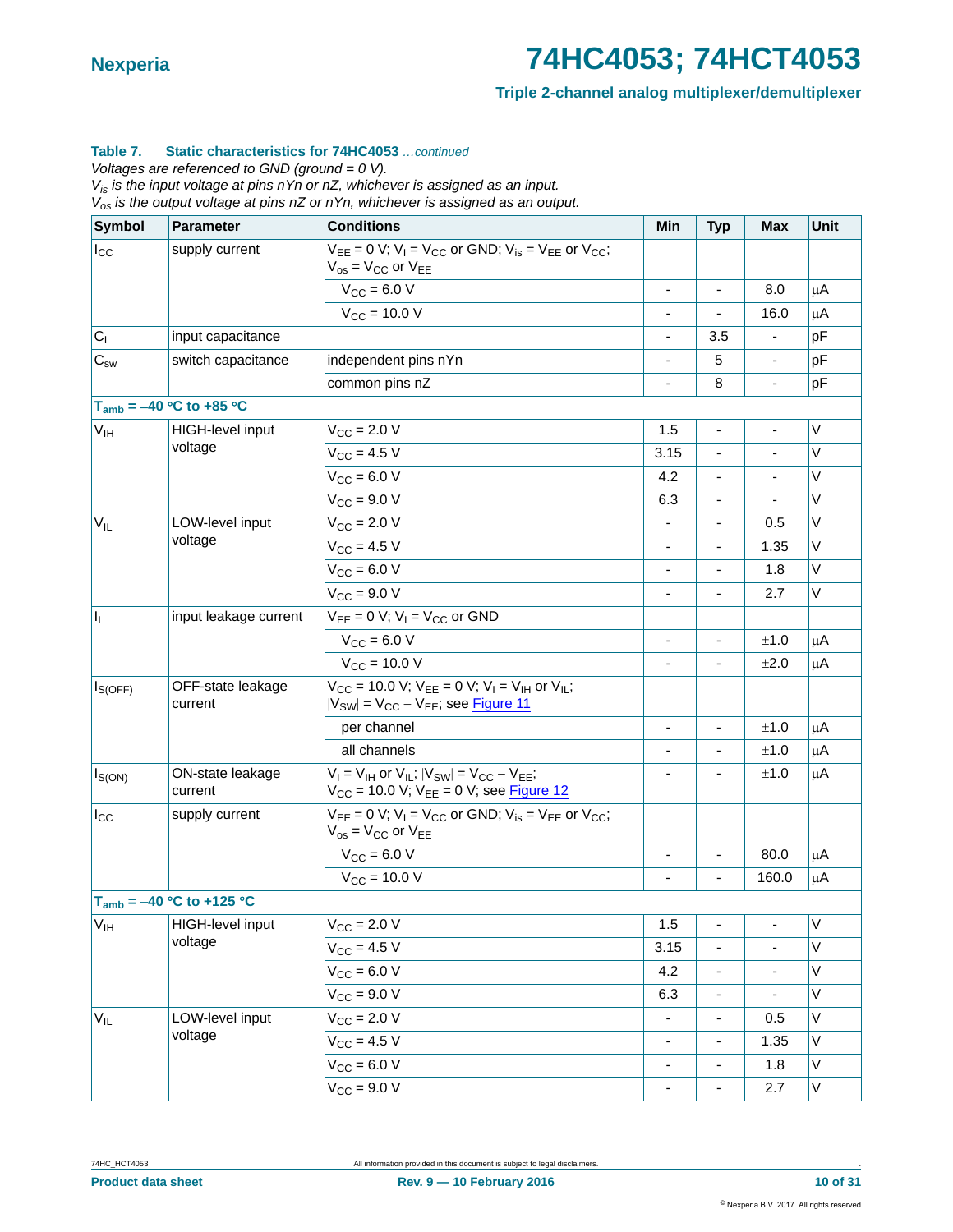**Triple 2-channel analog multiplexer/demultiplexer**

#### **Table 7. Static characteristics for 74HC4053** *…continued*

*Voltages are referenced to GND (ground = 0 V).*

*Vis is the input voltage at pins nYn or nZ, whichever is assigned as an input.*

*Vos is the output voltage at pins nZ or nYn, whichever is assigned as an output.*

| Symbol         | Parameter                    | <b>Conditions</b>                                                                                                   | Min | <b>Typ</b> | <b>Max</b> | <b>Unit</b> |
|----------------|------------------------------|---------------------------------------------------------------------------------------------------------------------|-----|------------|------------|-------------|
| Ħг             | input leakage current        | $V_{FF} = 0$ V; $V_1 = V_{CC}$ or GND                                                                               |     |            |            |             |
|                |                              | $V_{\text{CC}} = 6.0 V$                                                                                             |     |            | ±1.0       | μA          |
|                |                              | $V_{C}$ = 10.0 V                                                                                                    |     |            | ±2.0       | ι μA        |
| $ I_{S(OFF)} $ | OFF-state leakage<br>current | $V_{CC}$ = 10.0 V; $V_{FF}$ = 0 V; $V_{I}$ = $V_{IH}$ or $V_{II}$ ;<br>$ V_{SW}  = V_{CC} - V_{EE}$ ; see Figure 11 |     |            |            |             |
|                |                              | per channel                                                                                                         |     |            | ±1.0       | μA          |
|                |                              | all channels                                                                                                        |     |            | ±1.0       | μA          |
| $I_{S(ON)}$    | ON-state leakage<br>current  | $V_1 = V_{1H}$ or $V_{11}$ ; $ V_{SW}  = V_{CC} - V_{FF}$ ;<br>$V_{CC}$ = 10.0 V; $V_{EE}$ = 0 V; see Figure 12     |     |            | ±1.0       | μA          |
| $I_{\rm CC}$   | supply current               | $V_{FF} = 0$ V; $V_1 = V_{CC}$ or GND; $V_{is} = V_{FF}$ or $V_{CC}$ ;<br>$V_{OS}$ = $V_{CC}$ or $V_{EE}$           |     |            |            |             |
|                |                              | $V_{\rm CC} = 6.0 V$                                                                                                |     |            | 160.0      | μA          |
|                |                              | $V_{CC} = 10.0 V$                                                                                                   |     |            | 320.0      | μA          |

#### **Table 8. Static characteristics for 74HCT4053**

*Voltages are referenced to GND (ground = 0 V).*

*Vis is the input voltage at pins nYn or nZ, whichever is assigned as an input.*

*Vos is the output voltage at pins nZ or nYn, whichever is assigned as an output.*

| <b>Symbol</b>                   | Parameter                          | <b>Conditions</b>                                                                                                                     | Min                      | <b>Typ</b> | <b>Max</b> | Unit   |
|---------------------------------|------------------------------------|---------------------------------------------------------------------------------------------------------------------------------------|--------------------------|------------|------------|--------|
| $T_{amb}$ = 25 °C               |                                    |                                                                                                                                       |                          |            |            |        |
| V <sub>IH</sub>                 | <b>HIGH-level input</b><br>voltage | $V_{CC}$ = 4.5 V to 5.5 V                                                                                                             | 2.0                      | 1.6        |            | $\vee$ |
| $V_{IL}$                        | LOW-level input<br>voltage         | $V_{CC}$ = 4.5 V to 5.5 V                                                                                                             |                          | 1.2        | 0.8        | V      |
| $\vert \mathbf{l}_{\mathrm{L}}$ | input leakage current              | $V_1$ = V <sub>CC</sub> or GND; V <sub>CC</sub> = 5.5 V; V <sub>EE</sub> = 0 V                                                        |                          |            | ±0.1       | μA     |
| $I_{S(OFF)}$                    | OFF-state leakage<br>current       | $V_{CC}$ = 10.0 V; $V_{EE}$ = 0 V; $V_{I}$ = V <sub>IH</sub> or V <sub>IL</sub> ;<br>$ V_{SW} $ = $V_{CC}$ – $V_{EE}$ ; see Figure 11 |                          |            |            |        |
|                                 |                                    | per channel                                                                                                                           |                          |            | ±0.1       | 'nμA   |
|                                 |                                    | all channels                                                                                                                          |                          |            | ±0.1       | μA     |
| $I_{S(ON)}$                     | ON-state leakage<br>current        | $V_{CC}$ = 10.0 V; $V_{FF}$ = 0 V; $V_{I}$ = V <sub>IH</sub> or V <sub>II</sub> ;<br>$ V_{SW} $ = $V_{CC}$ – $V_{EE}$ ; see Figure 12 |                          |            | ±0.1       | μA     |
| $I_{\rm CC}$                    | supply current                     | $V_1 = V_{CC}$ or GND; $V_{is} = V_{FF}$ or $V_{CC}$ ;<br>$V_{OS}$ = $V_{CC}$ or $V_{EE}$                                             |                          |            |            |        |
|                                 |                                    | $V_{CC}$ = 5.5 V; $V_{FF}$ = 0 V                                                                                                      |                          | ٠          | 8.0        | μA     |
|                                 |                                    | $V_{CC}$ = 5.0 V; $V_{FF}$ = -5.0 V                                                                                                   | ۰                        |            | 16.0       | μA     |
| $\Delta I_{\text{CC}}$          | additional supply<br>current       | per input; $V_1 = V_{CC} - 2.1$ V; other inputs at $V_{CC}$<br>or GND; $V_{CC}$ = 4.5 V to 5.5 V; $V_{EE}$ = 0 V                      | -                        | 50         | 180        | μA     |
| C <sub>1</sub>                  | input capacitance                  |                                                                                                                                       | $\overline{\phantom{0}}$ | 3.5        |            | pF     |
| $C_{sw}$                        | switch capacitance                 | independent pins nYn                                                                                                                  |                          | 5          |            | рF     |
|                                 |                                    | common pins nZ                                                                                                                        |                          | 8          |            | pF     |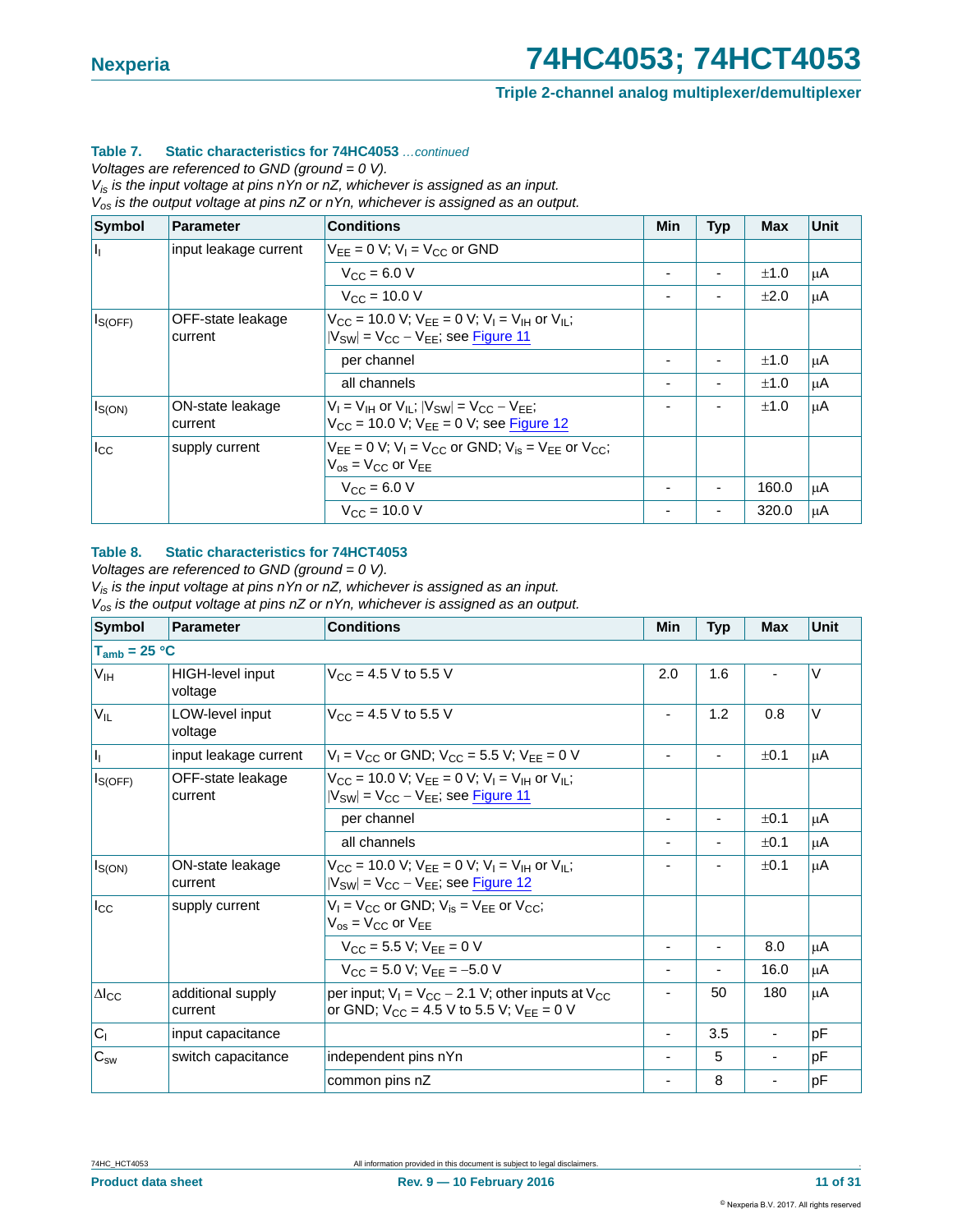**Triple 2-channel analog multiplexer/demultiplexer**

#### **Table 8. Static characteristics for 74HCT4053** *…continued*

*Voltages are referenced to GND (ground = 0 V).*

*Vis is the input voltage at pins nYn or nZ, whichever is assigned as an input.*

*Vos is the output voltage at pins nZ or nYn, whichever is assigned as an output.*

| <b>Symbol</b>             | <b>Parameter</b>              | <b>Conditions</b>                                                                                                                 | Min                      | <b>Typ</b> | Max   | Unit |
|---------------------------|-------------------------------|-----------------------------------------------------------------------------------------------------------------------------------|--------------------------|------------|-------|------|
|                           | $T_{amb} = -40 °C$ to +85 °C  |                                                                                                                                   |                          |            |       |      |
| V <sub>IH</sub>           | HIGH-level input<br>voltage   | $V_{\rm CC}$ = 4.5 V to 5.5 V                                                                                                     | 2.0                      |            |       | V    |
| $V_{IL}$                  | LOW-level input<br>voltage    | $V_{CC}$ = 4.5 V to 5.5 V                                                                                                         | $\overline{\phantom{0}}$ |            | 0.8   | V    |
| $I_1$                     | input leakage current         | $V_1 = V_{CC}$ or GND; $V_{CC} = 5.5$ V; $V_{EE} = 0$ V                                                                           |                          |            | ±1.0  | μA   |
| $I_{S(OFF)}$              | OFF-state leakage<br>current  | $V_{CC}$ = 10.0 V; $V_{EE}$ = 0 V; $V_1$ = V <sub>IH</sub> or V <sub>IL</sub> ;<br>$ V_{SW}  = V_{CC} - V_{EE}$ ; see Figure 11   |                          |            |       |      |
|                           |                               | per channel                                                                                                                       |                          |            | ±1.0  | μA   |
|                           |                               | all channels                                                                                                                      |                          |            | ±1.0  | μA   |
| $I_{S(ON)}$               | ON-state leakage<br>current   | $V_{CC}$ = 10.0 V; $V_{EE}$ = 0 V; $V_{I}$ = V <sub>IH</sub> or V <sub>IL</sub> ;<br>$ V_{SW}  = V_{CC} - V_{EE}$ ; see Figure 12 |                          |            | ±1.0  | μA   |
| $I_{\rm CC}$              | supply current                | $V_1 = V_{CC}$ or GND; $V_{is} = V_{EE}$ or $V_{CC}$ ;<br>$V_{\text{os}}$ = $V_{\text{CC}}$ or $V_{\text{EE}}$                    |                          |            |       |      |
|                           |                               | $V_{CC}$ = 5.5 V; $V_{EE}$ = 0 V                                                                                                  | $\overline{\phantom{a}}$ |            | 80.0  | μA   |
|                           |                               | $V_{CC}$ = 5.0 V; $V_{EE}$ = -5.0 V                                                                                               |                          |            | 160.0 | μA   |
| $\Delta\mathsf{l_{CC}}$   | additional supply<br>current  | per input; $V_1 = V_{CC} - 2.1$ V; other inputs at $V_{CC}$<br>or GND; $V_{CC} = 4.5 V$ to 5.5 V; $V_{EE} = 0 V$                  | ٠                        |            | 225   | μA   |
|                           | $T_{amb} = -40 °C$ to +125 °C |                                                                                                                                   |                          |            |       |      |
| V <sub>IH</sub>           | HIGH-level input<br>voltage   | $V_{CC}$ = 4.5 V to 5.5 V                                                                                                         | 2.0                      |            |       | V    |
| $V_{IL}$                  | LOW-level input<br>voltage    | $V_{CC}$ = 4.5 V to 5.5 V                                                                                                         | $\blacksquare$           |            | 0.8   | V    |
| $\mathbf{I}_{\mathbf{I}}$ | input leakage current         | $V_1$ = V <sub>CC</sub> or GND; V <sub>CC</sub> = 5.5 V; V <sub>EE</sub> = 0 V                                                    | $\blacksquare$           |            | ±1.0  | μA   |
| $I_{S(OFF)}$              | OFF-state leakage<br>current  | $V_{CC}$ = 10.0 V; $V_{EE}$ = 0 V; $V_1$ = $V_{IH}$ or $V_{IL}$ ;<br>$ V_{SW}  = V_{CC} - V_{EE}$ ; see Figure 11                 |                          |            |       |      |
|                           |                               | per channel                                                                                                                       | ÷,                       |            | ±1.0  | μA   |
|                           |                               | all channels                                                                                                                      | $\overline{\phantom{0}}$ |            | ±1.0  | μA   |
| $I_{S(ON)}$               | ON-state leakage<br>current   | $V_{CC}$ = 10.0 V; $V_{EE}$ = 0 V; $V_{I}$ = V <sub>IH</sub> or V <sub>IL</sub> ;<br>$ V_{SW}  = V_{CC} - V_{EE}$ ; see Figure 12 |                          |            | ±1.0  | μA   |
| $I_{\rm CC}$              | supply current                | $V_1 = V_{CC}$ or GND; $V_{is} = V_{EE}$ or $V_{CC}$ ;<br>$V_{OS}$ = $V_{CC}$ or $V_{EE}$                                         |                          |            |       |      |
|                           |                               | $V_{CC}$ = 5.5 V; $V_{EE}$ = 0 V                                                                                                  | $\blacksquare$           |            | 160.0 | μA   |
|                           |                               | $V_{CC}$ = 5.0 V; $V_{EE}$ = -5.0 V                                                                                               |                          |            | 320.0 | μA   |
| $\Delta I_{\text{CC}}$    | additional supply<br>current  | per input; $V_1 = V_{CC} - 2.1$ V; other inputs at $V_{CC}$<br>or GND; $V_{CC} = 4.5 V$ to 5.5 V; $V_{EE} = 0 V$                  |                          |            | 245   | μA   |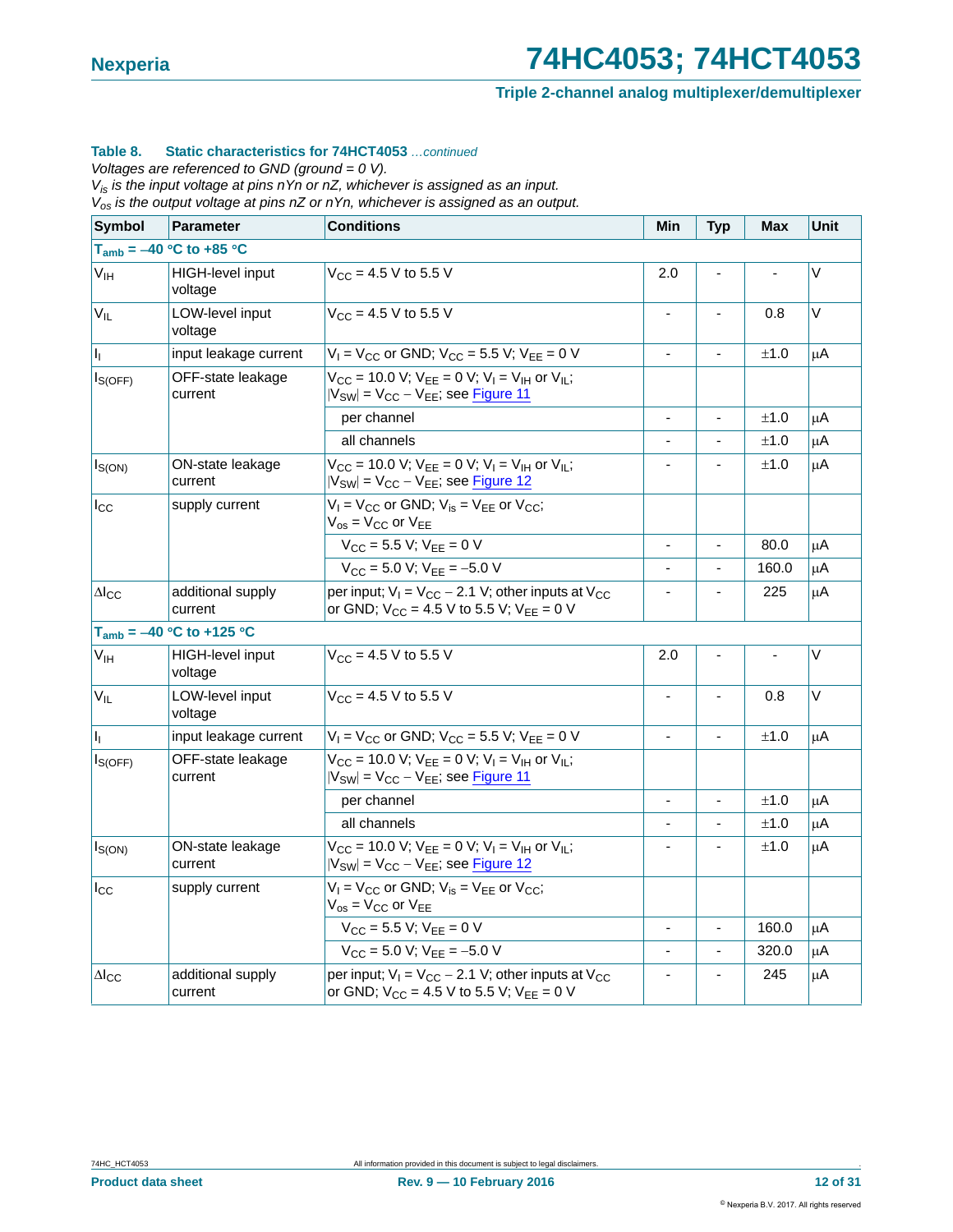#### **Triple 2-channel analog multiplexer/demultiplexer**



<span id="page-12-0"></span>

### <span id="page-12-2"></span><span id="page-12-1"></span>**11. Dynamic characteristics**

#### **Table 9. Dynamic characteristics for 74HC4053**

 $GND = 0$  V;  $t_r = t_f = 6$  ns;  $C_L = 50$  pF; for test circuit see *Figure 15. Vis is the input voltage at a nYn or nZ terminal, whichever is assigned as an input. Vos is the output voltage at a nYn or nZ terminal, whichever is assigned as an output.*

| Symbol            | Parameter | <b>Conditions</b>                                                                                   | Min | <b>Typ</b> | <b>Max</b> | Unit |
|-------------------|-----------|-----------------------------------------------------------------------------------------------------|-----|------------|------------|------|
| $T_{amb}$ = 25 °C |           |                                                                                                     |     |            |            |      |
| $t_{\rm pd}$      |           | [1]<br>propagation delay $ V_{is}$ to $V_{os}$ ; R <sub>1</sub> = $\infty$ $\Omega$ ; see Figure 13 |     |            |            |      |
|                   |           | $V_{CC}$ = 2.0 V; $V_{EE}$ = 0 V                                                                    |     | 15         | 60         | ns   |
|                   |           | $V_{CC} = 4.5 V$ ; $V_{FF} = 0 V$                                                                   |     | 5          | 12         | ns   |
|                   |           | $V_{CC}$ = 6.0 V; $V_{EE}$ = 0 V                                                                    |     | 4          | 10         | ns   |
|                   |           | $V_{CC}$ = 4.5 V; $V_{FF}$ = -4.5 V                                                                 |     | 4          | 8          | ns   |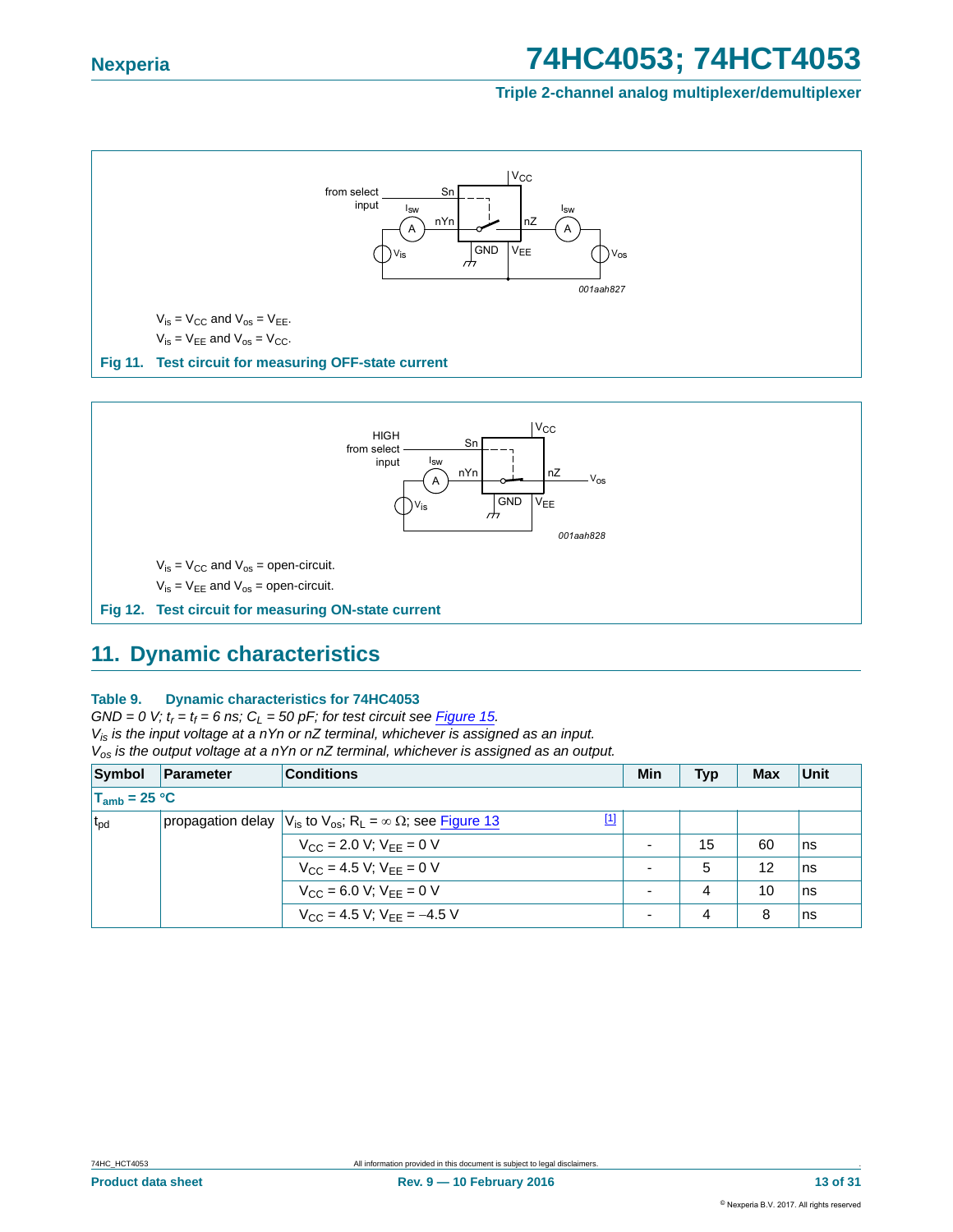#### **Triple 2-channel analog multiplexer/demultiplexer**

#### **Table 9. Dynamic characteristics for 74HC4053** *…continued*

 $GND = 0$  V;  $t_r = t_f = 6$  ns;  $C_L = 50$  pF; for test circuit see **Figure 15.** *Vis is the input voltage at a nYn or nZ terminal, whichever is assigned as an input. Vos is the output voltage at a nYn or nZ terminal, whichever is assigned as an output.*

| Symbol       | <b>Parameter</b>                 | <b>Conditions</b>                                                                                |                          | <b>Typ</b>     | <b>Max</b>                                   | Unit                 |
|--------------|----------------------------------|--------------------------------------------------------------------------------------------------|--------------------------|----------------|----------------------------------------------|----------------------|
| $t_{on}$     | turn-on time                     | $[2]$<br>$\overline{E}$ to V <sub>os</sub> ; R <sub>L</sub> = $\infty$ Ω; see Figure 14          |                          |                |                                              |                      |
|              |                                  | $V_{CC}$ = 2.0 V; $V_{EE}$ = 0 V                                                                 | ÷,                       | 60             | 220                                          | ns                   |
|              |                                  | $V_{CC} = 4.5 V$ ; $V_{EE} = 0 V$                                                                |                          | 20             | 44                                           | ns                   |
|              |                                  | $V_{CC}$ = 5.0 V; $V_{EE}$ = 0 V; $C_L$ = 15 pF                                                  | $\overline{\phantom{0}}$ | 17             | ÷,                                           | ns                   |
|              |                                  | $V_{CC} = 6.0 V$ ; $V_{FF} = 0 V$                                                                | $\overline{\phantom{a}}$ | 16             | 37                                           | ns                   |
|              |                                  | $V_{CC}$ = 4.5 V; $V_{EE}$ = -4.5 V                                                              | $\blacksquare$           | 15             | 31                                           | ns                   |
|              |                                  | $[2]$<br>Sn to $V_{OS}$ ; R <sub>L</sub> = $\infty$ $\Omega$ ; see Figure 14                     |                          |                |                                              |                      |
|              |                                  | $V_{CC}$ = 2.0 V; $V_{EE}$ = 0 V                                                                 | $\blacksquare$           | 75             | 220                                          | ns                   |
|              |                                  | $V_{CC} = 4.5 V$ ; $V_{FF} = 0 V$                                                                | $\blacksquare$           | 25             | 44                                           | ns                   |
|              |                                  | $V_{CC}$ = 5.0 V; $V_{EE}$ = 0 V; C <sub>L</sub> = 15 pF                                         |                          | 21             | $\blacksquare$                               | ns                   |
|              |                                  | $V_{CC} = 6.0 V; V_{EE} = 0 V$                                                                   |                          | 20             | 37                                           | ns                   |
|              |                                  | $V_{CC}$ = 4.5 V; $V_{EE}$ = -4.5 V                                                              | $\blacksquare$           | 15             | 31                                           | ns                   |
| $t_{off}$    | turn-off time                    | $[3]$<br>$\overline{E}$ to $V_{OS}$ ; R <sub>L</sub> = 1 kΩ; see Figure 14                       |                          |                |                                              |                      |
|              |                                  | $V_{CC}$ = 2.0 V; $V_{EE}$ = 0 V                                                                 |                          | 63             | 210                                          | ns                   |
|              |                                  | $V_{CC} = 4.5 V$ ; $V_{EE} = 0 V$                                                                |                          | 21             | 42                                           | ns                   |
|              |                                  | $V_{CC}$ = 5.0 V; $V_{EE}$ = 0 V; $C_L$ = 15 pF                                                  | $\blacksquare$           | 18             | $\blacksquare$<br>ns<br>36<br>ns<br>29<br>ns |                      |
|              |                                  | $V_{CC}$ = 6.0 V; $V_{EE}$ = 0 V                                                                 |                          | 17             |                                              |                      |
|              |                                  | $V_{CC}$ = 4.5 V; V <sub>EE</sub> = -4.5 V                                                       | $\blacksquare$           | 15             |                                              |                      |
|              |                                  | $[3]$<br>Sn to $V_{os}$ ; R <sub>L</sub> = 1 k $\Omega$ ; see Figure 14                          |                          |                |                                              |                      |
|              |                                  | $V_{CC}$ = 2.0 V; $V_{EE}$ = 0 V                                                                 | $\blacksquare$           | 60             | 210                                          | ns                   |
|              |                                  | $V_{CC} = 4.5 V$ ; $V_{FF} = 0 V$                                                                |                          | 20             | 42                                           | ns                   |
|              |                                  | $V_{CC}$ = 5.0 V; $V_{EE}$ = 0 V; $C_L$ = 15 pF                                                  |                          | 17             | $\overline{\phantom{a}}$                     | ns<br>ns<br>ns<br>pF |
|              |                                  | $V_{CC}$ = 6.0 V; $V_{EE}$ = 0 V                                                                 |                          | 16             | 36                                           |                      |
|              |                                  | $V_{CC}$ = 4.5 V; $V_{EE}$ = -4.5 V                                                              | $\overline{\phantom{a}}$ | 15             | 29                                           |                      |
| $C_{PD}$     | power dissipation<br>capacitance | $[4]$<br>per switch; $V_1 =$ GND to $V_{CC}$                                                     | $\overline{\phantom{a}}$ | 36             | $\blacksquare$                               |                      |
|              | $T_{amb} = -40 °C$ to +85 °C     |                                                                                                  |                          |                |                                              |                      |
| $t_{\rm pd}$ | propagation delay                | $[1]$<br>$V_{\text{is}}$ to $V_{\text{os}}$ ; R <sub>L</sub> = $\infty$ $\Omega$ ; see Figure 13 |                          |                |                                              |                      |
|              |                                  | $V_{CC}$ = 2.0 V; $V_{EE}$ = 0 V                                                                 | $\blacksquare$           | $\blacksquare$ | 75                                           | ns                   |
|              |                                  | $V_{CC}$ = 4.5 V; $V_{FF}$ = 0 V                                                                 |                          |                | 15                                           | ns                   |
|              |                                  | $V_{CC}$ = 6.0 V; $V_{EE}$ = 0 V                                                                 |                          |                | 13                                           | ns                   |
|              |                                  | $V_{CC}$ = 4.5 V; $V_{FF}$ = -4.5 V                                                              |                          |                | 10                                           | ns                   |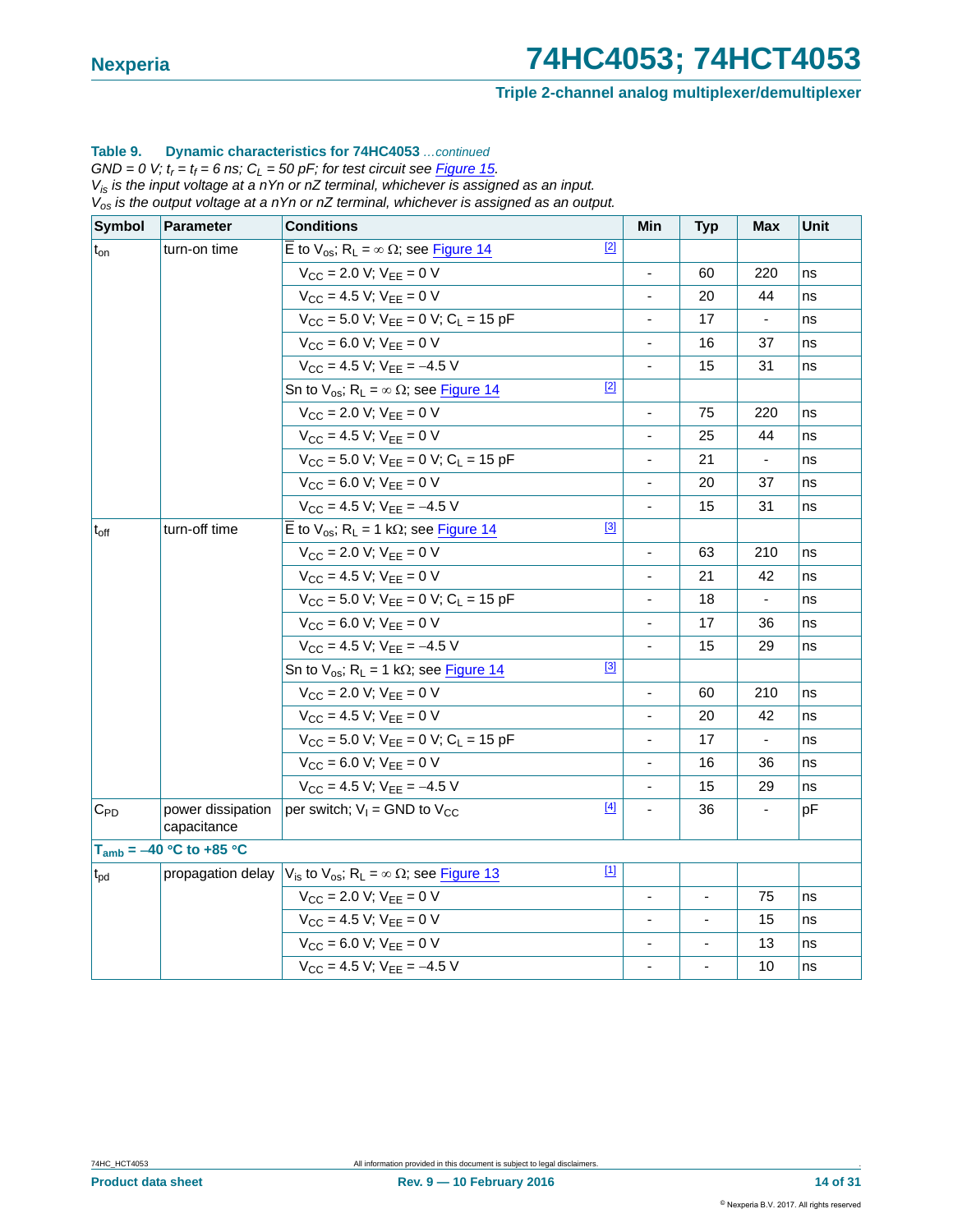#### **Triple 2-channel analog multiplexer/demultiplexer**

#### **Table 9. Dynamic characteristics for 74HC4053** *…continued*

 $GND = 0$  V;  $t_r = t_f = 6$  ns;  $C_L = 50$  pF; for test circuit see **Figure 15.** *Vis is the input voltage at a nYn or nZ terminal, whichever is assigned as an input. Vos is the output voltage at a nYn or nZ terminal, whichever is assigned as an output.*

| <b>Symbol</b> | <b>Parameter</b>              | <b>Conditions</b>                                                                        | Min                      | <b>Typ</b>               | <b>Max</b> | Unit     |
|---------------|-------------------------------|------------------------------------------------------------------------------------------|--------------------------|--------------------------|------------|----------|
| $t_{on}$      | turn-on time                  | $[2]$<br>E to $V_{os}$ ; R <sub>L</sub> = $\infty$ Ω; see Figure 14                      |                          |                          |            |          |
|               |                               | $V_{CC}$ = 2.0 V; $V_{EE}$ = 0 V                                                         |                          |                          | 275        | ns       |
|               |                               | $V_{CC}$ = 4.5 V; $V_{EE}$ = 0 V                                                         | $\overline{\phantom{a}}$ | $\overline{\phantom{a}}$ | 55         | ns       |
|               |                               | $V_{CC}$ = 6.0 V; $V_{EE}$ = 0 V                                                         |                          |                          | 47         | ns       |
|               |                               | $V_{CC}$ = 4.5 V; $V_{EE}$ = -4.5 V                                                      |                          |                          | 39         | ns       |
|               |                               | $[2]$<br>Sn to $V_{os}$ ; R <sub>L</sub> = $\infty$ $\Omega$ ; see Figure 14             |                          |                          |            |          |
|               |                               | $V_{CC}$ = 2.0 V; $V_{EE}$ = 0 V                                                         | $\overline{\phantom{a}}$ | $\blacksquare$           | 275        | ns       |
|               |                               | $V_{CC}$ = 4.5 V; $V_{EE}$ = 0 V                                                         |                          |                          | 55         | ns       |
|               |                               | $V_{CC} = 6.0 V$ ; $V_{FF} = 0 V$                                                        | $\overline{\phantom{a}}$ |                          | 47         | ns       |
|               |                               | $V_{CC}$ = 4.5 V; $V_{EE}$ = -4.5 V                                                      |                          |                          | 39         | ns       |
| $t_{off}$     | turn-off time                 | [3]<br>E to $V_{OS}$ ; R <sub>L</sub> = 1 k $\Omega$ ; see Figure 14                     |                          |                          |            |          |
|               |                               | $V_{CC}$ = 2.0 V; $V_{EE}$ = 0 V                                                         |                          |                          | 265        | ns       |
|               |                               | $V_{CC} = 4.5 V$ ; $V_{FF} = 0 V$                                                        |                          |                          | 53         | ns       |
|               |                               | $V_{CC}$ = 6.0 V; $V_{EE}$ = 0 V                                                         |                          |                          | 45         | ns       |
|               |                               | $V_{CC}$ = 4.5 V; $V_{FF}$ = -4.5 V                                                      | $\overline{\phantom{a}}$ | $\overline{\phantom{a}}$ | 36         | ns       |
|               |                               | [3]<br>Sn to $V_{os}$ ; R <sub>L</sub> = 1 k $\Omega$ ; see Figure 14                    |                          |                          |            |          |
|               |                               | $V_{CC}$ = 2.0 V; $V_{EE}$ = 0 V                                                         | $\overline{\phantom{a}}$ | $\overline{\phantom{a}}$ | 265        | ns       |
|               |                               | $V_{CC} = 4.5 V$ ; $V_{FF} = 0 V$                                                        |                          |                          | 53         | ns       |
|               |                               | $V_{CC} = 6.0 V; V_{EE} = 0 V$                                                           | $\blacksquare$           |                          | 45         | ns       |
|               |                               | $V_{CC}$ = 4.5 V; $V_{EE}$ = -4.5 V                                                      |                          |                          | 36         | ns       |
|               | $T_{amb} = -40 °C$ to +125 °C |                                                                                          |                          |                          |            |          |
| $t_{\rm pd}$  | propagation delay             | $\boxed{1}$<br>$V_{is}$ to $V_{os}$ ; R <sub>L</sub> = $\infty$ $\Omega$ ; see Figure 13 |                          |                          |            |          |
|               |                               | $V_{CC}$ = 2.0 V; $V_{EE}$ = 0 V                                                         |                          | $\overline{\phantom{a}}$ | 90         | ns       |
|               |                               | $V_{CC}$ = 4.5 V; $V_{EE}$ = 0 V                                                         |                          |                          | 18         | ns       |
|               |                               | $V_{CC} = 6.0 V; V_{EE} = 0 V$                                                           | $\blacksquare$           |                          | 15         | ns       |
|               |                               | $V_{CC}$ = 4.5 V; $V_{EE}$ = -4.5 V                                                      |                          |                          | 12         | ns       |
| $t_{on}$      | turn-on time                  | $[2]$<br>E to $V_{os}$ ; R <sub>L</sub> = $\infty$ Ω; see Figure 14                      |                          |                          |            |          |
|               |                               | $V_{CC}$ = 2.0 V; $V_{EE}$ = 0 V                                                         |                          |                          | 330        | ns       |
|               |                               | $V_{CC} = 4.5 V$ ; $V_{FF} = 0 V$                                                        |                          |                          | 66         | ns       |
|               |                               | $V_{CC}$ = 6.0 V; $V_{EE}$ = 0 V                                                         |                          |                          | 56         | ns       |
|               |                               | $V_{CC}$ = 4.5 V; $V_{EE}$ = -4.5 V                                                      | $\blacksquare$           | ٠                        | 47         | ns       |
|               |                               | $[2]$<br>Sn to $V_{\text{os}}$ ; R <sub>L</sub> = $\infty$ $\Omega$ ; see Figure 14      |                          |                          |            |          |
|               |                               | $V_{CC}$ = 2.0 V; $V_{EE}$ = 0 V                                                         | $\overline{\phantom{a}}$ | $\blacksquare$           | 330        | ns       |
|               |                               | $V_{CC}$ = 4.5 V; $V_{EE}$ = 0 V                                                         |                          |                          | 66         | ns       |
|               |                               | $V_{CC}$ = 6.0 V; $V_{EE}$ = 0 V                                                         | $\overline{\phantom{a}}$ |                          | 56         | ns<br>ns |
|               |                               | $V_{CC}$ = 4.5 V; $V_{FF}$ = -4.5 V                                                      | $\overline{\phantom{a}}$ | $\overline{\phantom{a}}$ | 47         |          |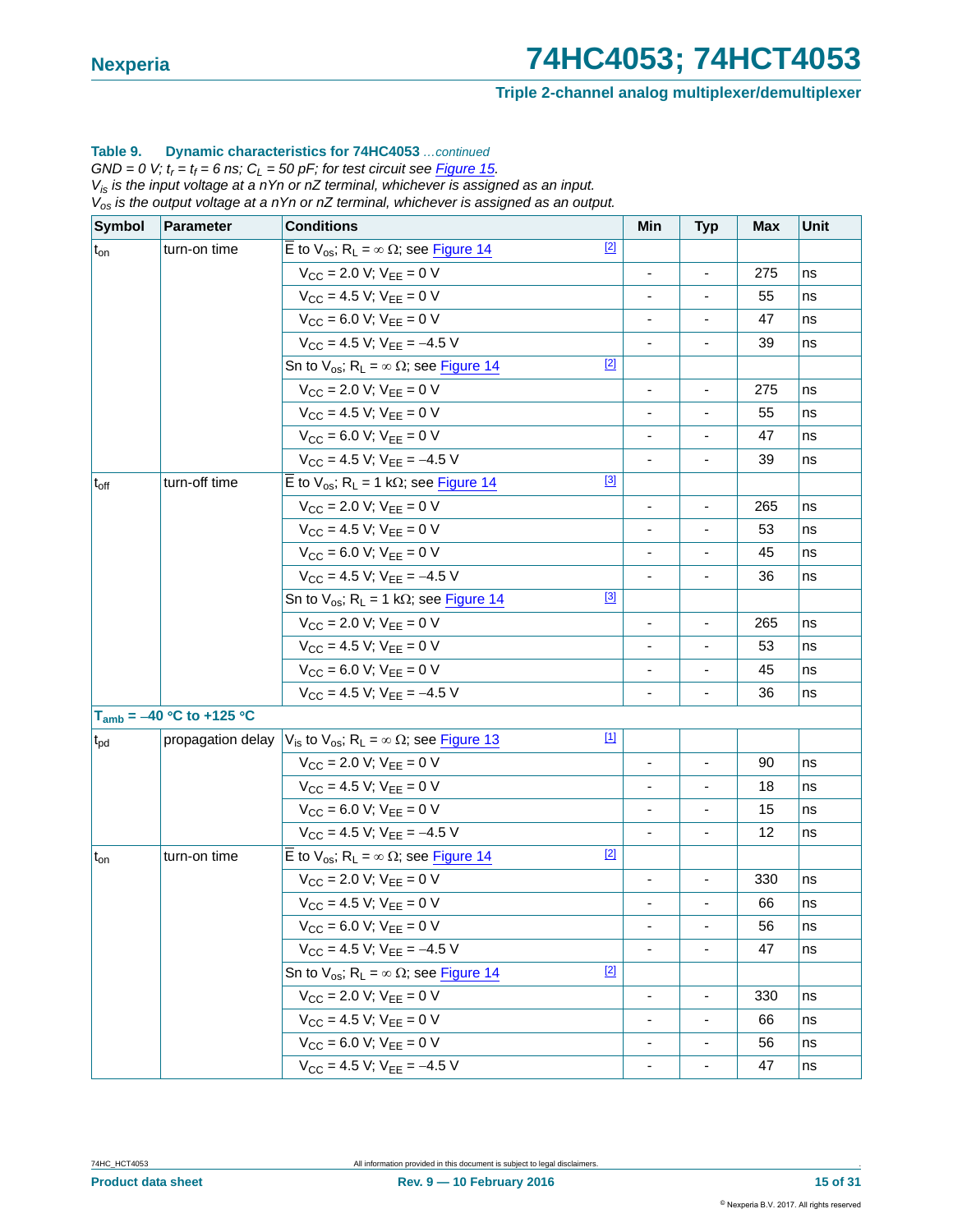#### **Triple 2-channel analog multiplexer/demultiplexer**

#### **Table 9. Dynamic characteristics for 74HC4053** *…continued*

 $GND = 0$  V;  $t_r = t_f = 6$  ns;  $C_l = 50$  pF; for test circuit see Figure 15. *Vis is the input voltage at a nYn or nZ terminal, whichever is assigned as an input. Vos is the output voltage at a nYn or nZ terminal, whichever is assigned as an output.*

| <b>Symbol</b> | Parameter                                                             | <b>Conditions</b>                                                       | <b>Min</b>               | <b>Typ</b> | <b>Max</b> | <b>Unit</b> |
|---------------|-----------------------------------------------------------------------|-------------------------------------------------------------------------|--------------------------|------------|------------|-------------|
| $t_{\rm off}$ | turn-off time                                                         | [3]<br>E to $V_{OS}$ ; R <sub>L</sub> = 1 k $\Omega$ ; see Figure 14    |                          |            |            |             |
|               |                                                                       | $V_{\text{CC}} = 2.0 V$ ; $V_{\text{EE}} = 0 V$                         | ٠                        |            | 315        | Ins         |
|               |                                                                       | $V_{CC}$ = 4.5 V; $V_{EE}$ = 0 V                                        | ٠                        |            | 63         | <b>ns</b>   |
|               | $V_{CC} = 6.0 V; V_{EE} = 0 V$<br>$V_{CC}$ = 4.5 V; $V_{EE}$ = -4.5 V |                                                                         | $\overline{\phantom{a}}$ |            | 54         | <b>ns</b>   |
|               |                                                                       |                                                                         |                          |            | 44         | <b>ns</b>   |
|               |                                                                       | $[3]$<br>Sn to $V_{OS}$ ; R <sub>L</sub> = 1 k $\Omega$ ; see Figure 14 |                          |            |            |             |
|               |                                                                       | $V_{CC} = 2.0 V$ ; $V_{FF} = 0 V$                                       |                          |            | 315        | <b>ns</b>   |
|               |                                                                       | $V_{CC}$ = 4.5 V; $V_{EE}$ = 0 V                                        | $\overline{\phantom{a}}$ |            | 63         | <b>ns</b>   |
|               |                                                                       | $V_{CC}$ = 6.0 V; $V_{EE}$ = 0 V                                        | $\overline{\phantom{0}}$ |            | 54         | <b>ns</b>   |
|               |                                                                       | $V_{CC}$ = 4.5 V; $V_{FF}$ = -4.5 V                                     | $\overline{\phantom{0}}$ |            | 44         | <b>ns</b>   |

<span id="page-15-0"></span>[1]  $t_{\text{od}}$  is the same as  $t_{\text{PHL}}$  and  $t_{\text{PLH}}$ .

<span id="page-15-1"></span>[2]  $t_{on}$  is the same as t<sub>PZH and</sub> t<sub>PZL</sub>.

<span id="page-15-2"></span>[3]  $t_{off}$  is the same as  $t_{PHZ}$  and  $t_{PLZ}$ .

<span id="page-15-3"></span>[4] C<sub>PD</sub> is used to determine the dynamic power dissipation ( $P_D$  in  $\mu$ W).

 $P_D = C_{PD} \times V_{CC}^2 \times f_i \times N + \Sigma \{(C_L + C_{sw}) \times V_{CC}^2 \times f_0\}$  where:

f<sub>i</sub> = input frequency in MHz;

 $f_0$  = output frequency in MHz;

 $N =$  number of inputs switching;

 $\Sigma\{(C_L + C_{sw}) \times V_{CC}^2 \times f_0\} =$  sum of outputs;

 $C_L$  = output load capacitance in pF;

 $C_{sw}$  = switch capacitance in pF;

 $V_{CC}$  = supply voltage in V.

#### **Table 10. Dynamic characteristics for 74HCT4053**

 $GND = 0$  V;  $t_r = t_f = 6$  ns;  $C_L = 50$  pF; for test circuit see *Figure 15.* 

*Vis is the input voltage at a nYn or nZ terminal, whichever is assigned as an input.*

*Vos is the output voltage at a nYn or nZ terminal, whichever is assigned as an output.*

| Symbol            | Parameter    | <b>Conditions</b>                                                                                     | Min | <b>Typ</b> | <b>Max</b> | Unit |
|-------------------|--------------|-------------------------------------------------------------------------------------------------------|-----|------------|------------|------|
| $T_{amb}$ = 25 °C |              |                                                                                                       |     |            |            |      |
| $t_{\rm pd}$      |              | $[1]$<br>propagation delay $ V_{is}$ to $V_{os}$ ; R <sub>L</sub> = $\infty$ $\Omega$ ; see Figure 13 |     |            |            |      |
|                   |              | $V_{CC} = 4.5 V$ ; $V_{FF} = 0 V$                                                                     |     | 5          | 12         | ns   |
|                   |              | $V_{CC}$ = 4.5 V; $V_{EE}$ = -4.5 V                                                                   |     | 4          | 8          | ns   |
| $t_{on}$          | turn-on time | $[2]$<br>$\overline{E}$ to $V_{\text{os}}$ ; R <sub>L</sub> = 1 k $\Omega$ ; see Figure 14            |     |            |            |      |
|                   |              | $V_{CC} = 4.5 V$ ; $V_{FF} = 0 V$                                                                     |     | 27         | 48         | ns   |
|                   |              | $V_{CC}$ = 5.0 V; $V_{FF}$ = 0 V; C <sub>1</sub> = 15 pF                                              |     | 23         |            | ns   |
|                   |              | $V_{CC}$ = 4.5 V; $V_{FF}$ = -4.5 V                                                                   |     | 16         | 34         | ns   |
|                   |              | $[2]$<br>Sn to $V_{OS}$ ; R <sub>L</sub> = 1 k $\Omega$ ; see Figure 14                               |     |            |            |      |
|                   |              | $V_{CC} = 4.5 V$ ; $V_{FF} = 0 V$                                                                     |     | 25         | 48         | ns   |
|                   |              | $V_{CC}$ = 5.0 V; $V_{EE}$ = 0 V; $C_L$ = 15 pF                                                       |     | 21         |            | Ins  |
|                   |              | $V_{CC}$ = 4.5 V; $V_{FF}$ = -4.5 V                                                                   |     | 16         | 34         | ns   |
|                   |              |                                                                                                       |     |            |            |      |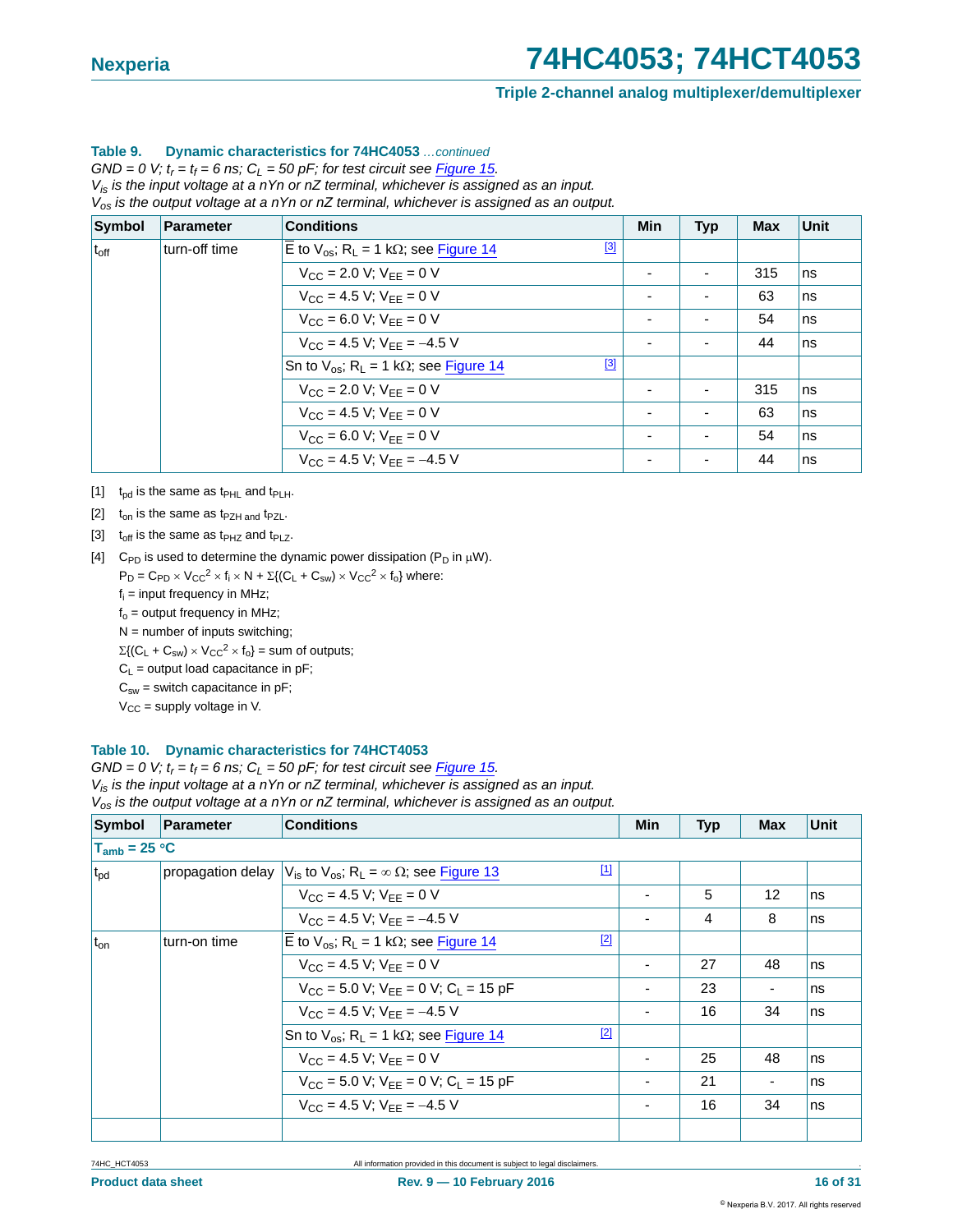#### **Triple 2-channel analog multiplexer/demultiplexer**

#### **Table 10. Dynamic characteristics for 74HCT4053** *…continued*

 $GND = 0$  V;  $t_r = t_f = 6$  ns;  $C_L = 50$  pF; for test circuit see **Figure 15.** *Vis is the input voltage at a nYn or nZ terminal, whichever is assigned as an input.*

*Vos is the output voltage at a nYn or nZ terminal, whichever is assigned as an output.*

| Symbol          | <b>Parameter</b>                 | <b>Conditions</b>                                                                                      | Min                          | <b>Typ</b>                   | <b>Max</b>               | <b>Unit</b>    |
|-----------------|----------------------------------|--------------------------------------------------------------------------------------------------------|------------------------------|------------------------------|--------------------------|----------------|
| $t_{off}$       | turn-off time                    | $[3]$<br>E to $V_{OS}$ ; R <sub>L</sub> = 1 k $\Omega$ ; see Figure 14                                 |                              |                              |                          |                |
|                 |                                  | $V_{CC}$ = 4.5 V; $V_{FF}$ = 0 V                                                                       | $\frac{1}{2}$                | 24                           | 44                       | ns             |
|                 |                                  | $V_{CC}$ = 5.0 V; $V_{EE}$ = 0 V; $C_L$ = 15 pF                                                        |                              | 20                           | $\overline{\phantom{a}}$ | ns             |
|                 |                                  | $V_{CC}$ = 4.5 V; $V_{FF}$ = -4.5 V                                                                    |                              | 15                           | 31                       | ns             |
|                 |                                  | $[3]$<br>Sn to $V_{OS}$ ; R <sub>L</sub> = 1 k $\Omega$ ; see Figure 14                                |                              |                              |                          |                |
|                 |                                  | $V_{CC}$ = 4.5 V; $V_{EE}$ = 0 V                                                                       | $\frac{1}{2}$                | 22                           | 44                       | ns             |
|                 |                                  | $V_{\text{CC}} = 5.0$ V; $V_{\text{FF}} = 0$ V; $C_1 = 15$ pF                                          |                              | 19                           | $\overline{\phantom{a}}$ | ns             |
|                 |                                  | $V_{CC}$ = 4.5 V; $V_{FF}$ = -4.5 V                                                                    |                              | 15                           | 31                       | ns             |
| $C_{PD}$        | power dissipation<br>capacitance | $[4]$<br>per switch; $V_1$ = GND to $V_{CC}$ – 1.5 V                                                   | ÷,                           | 36                           | $\overline{\phantom{a}}$ | pF             |
|                 | $T_{amb} = -40 °C$ to +85 °C     |                                                                                                        |                              |                              |                          |                |
| t <sub>pd</sub> | propagation delay                | $\boxed{1}$<br>$V_{\text{is}}$ to $V_{\text{os}}$ ; R <sub>L</sub> = $\infty$ $\Omega$ ; see Figure 13 |                              |                              |                          |                |
|                 |                                  | $V_{CC} = 4.5 V$ ; $V_{FF} = 0 V$                                                                      |                              |                              | 15                       | ns             |
|                 |                                  | $V_{CC}$ = 4.5 V; $V_{EE}$ = -4.5 V                                                                    |                              |                              | 10                       | ns             |
| $t_{on}$        | turn-on time                     | $[2]$<br>E to $V_{OS}$ ; R <sub>L</sub> = 1 k $\Omega$ ; see Figure 14                                 |                              |                              |                          |                |
|                 |                                  | $V_{CC} = 4.5 V$ ; $V_{FF} = 0 V$                                                                      | $\overline{\phantom{a}}$     | $\blacksquare$               | 60                       | ns             |
|                 |                                  | $V_{CC}$ = 4.5 V; $V_{EE}$ = -4.5 V                                                                    |                              |                              | 43                       | ns             |
|                 |                                  | $[2]$<br>Sn to $V_{OS}$ ; R <sub>L</sub> = 1 k $\Omega$ ; see Figure 14                                |                              |                              |                          |                |
|                 |                                  | $V_{CC}$ = 4.5 V; $V_{EE}$ = 0 V                                                                       |                              |                              | 60                       | ns             |
|                 |                                  | $V_{CC}$ = 4.5 V; $V_{EE}$ = -4.5 V                                                                    | $\frac{1}{2}$                | $\blacksquare$               | 43                       | ns             |
| $t_{off}$       | turn-off time                    | $[3]$<br>E to $V_{OS}$ ; R <sub>L</sub> = 1 k $\Omega$ ; see Figure 14                                 |                              |                              |                          |                |
|                 |                                  | $V_{CC}$ = 4.5 V; $V_{EE}$ = 0 V                                                                       | $\qquad \qquad \blacksquare$ | $\blacksquare$               | 55                       | ns             |
|                 |                                  | $V_{CC}$ = 4.5 V; $V_{EE}$ = -4.5 V                                                                    |                              |                              | 39                       | ns             |
|                 |                                  | [3]<br>Sn to $V_{os}$ ; R <sub>L</sub> = 1 k $\Omega$ ; see Figure 14                                  |                              |                              |                          |                |
|                 |                                  | $V_{CC}$ = 4.5 V; $V_{EE}$ = 0 V                                                                       |                              |                              | 55                       | ns<br>39<br>ns |
|                 |                                  | $V_{CC}$ = 4.5 V; $V_{EE}$ = -4.5 V                                                                    |                              |                              |                          |                |
|                 | $T_{amb} = -40 °C$ to +125 °C    |                                                                                                        |                              |                              |                          |                |
| $t_{\rm pd}$    | propagation delay                | $[1]$<br>$V_{is}$ to $V_{os}$ ; R <sub>L</sub> = $\infty$ $\Omega$ ; see Figure 13                     |                              |                              |                          |                |
|                 |                                  | $V_{CC} = 4.5 V$ ; $V_{FF} = 0 V$                                                                      |                              |                              | 18                       | ns             |
|                 |                                  | $V_{CC}$ = 4.5 V; $V_{EE}$ = -4.5 V                                                                    |                              |                              | 12                       | ns             |
| $t_{on}$        | turn-on time                     | $[2]$<br>$\overline{E}$ to $V_{os}$ ; R <sub>L</sub> = 1 kΩ; see <b>Figure 14</b>                      |                              |                              |                          |                |
|                 |                                  | $V_{CC}$ = 4.5 V; $V_{EE}$ = 0 V                                                                       |                              | $\qquad \qquad \blacksquare$ | 72                       | ns             |
|                 |                                  | $V_{CC}$ = 4.5 V; $V_{EE}$ = -4.5 V                                                                    |                              |                              | 51                       | ns             |
|                 |                                  | $[2]$<br>Sn to $V_{os}$ ; R <sub>L</sub> = 1 k $\Omega$ ; see Figure 14                                |                              |                              |                          |                |
|                 |                                  | $V_{CC}$ = 4.5 V; $V_{EE}$ = 0 V                                                                       |                              | ä,                           | 72                       | ns             |
|                 |                                  | $V_{CC}$ = 4.5 V; $V_{EE}$ = -4.5 V                                                                    |                              |                              | 51                       | ns             |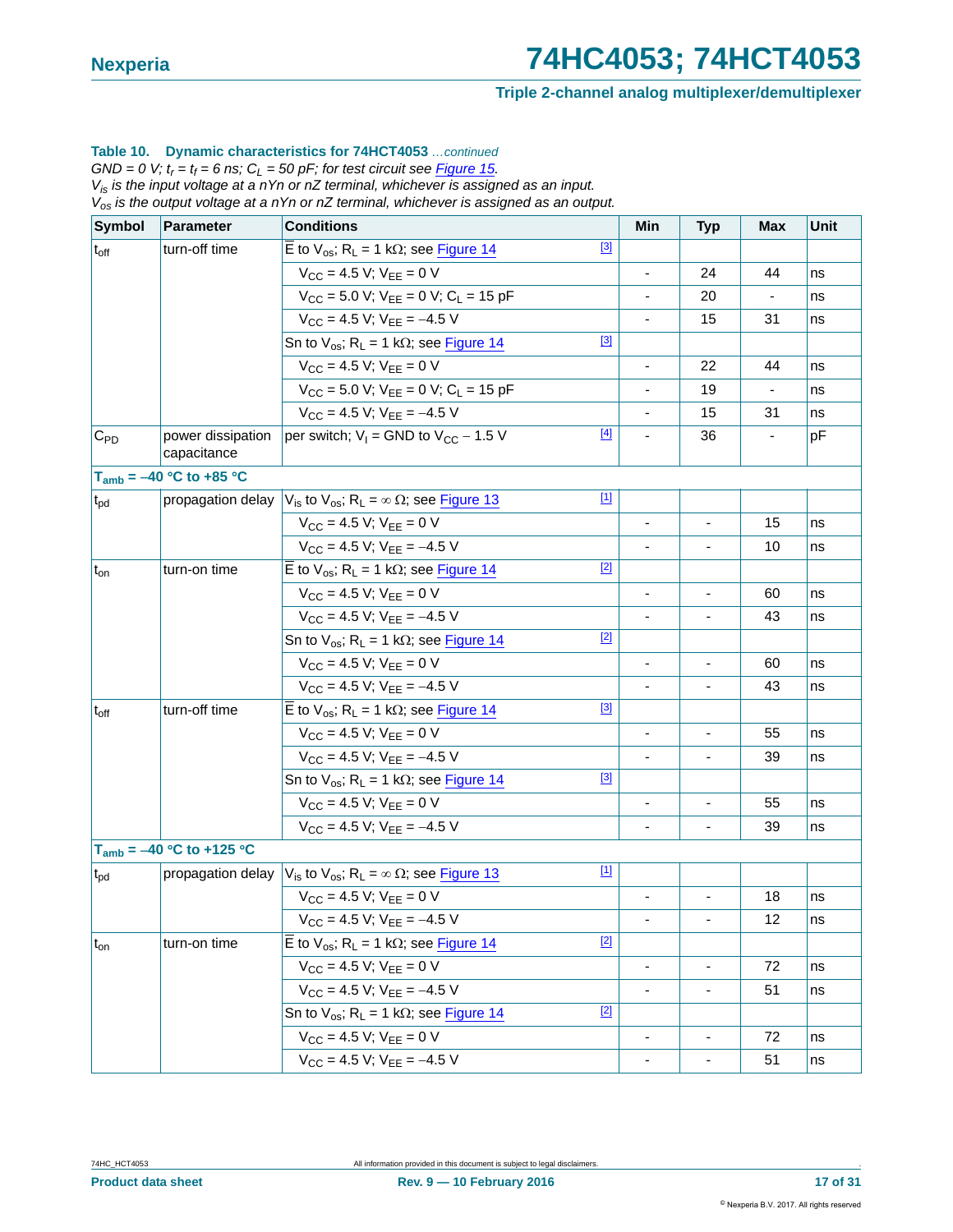#### **Triple 2-channel analog multiplexer/demultiplexer**

#### **Table 10. Dynamic characteristics for 74HCT4053** *…continued*

 $GND = 0$  V;  $t_r = t_f = 6$  ns;  $C_L = 50$  pF; for test circuit see **Figure 15.** *Vis is the input voltage at a nYn or nZ terminal, whichever is assigned as an input. Vos is the output voltage at a nYn or nZ terminal, whichever is assigned as an output.*

| Symbol        | Parameter     | <b>Conditions</b>                                                           | Min | <b>Typ</b> | <b>Max</b> | Unit |
|---------------|---------------|-----------------------------------------------------------------------------|-----|------------|------------|------|
| $t_{\rm off}$ | turn-off time | [3]<br>E to $V_{\text{os}}$ ; R <sub>1</sub> = 1 k $\Omega$ ; see Figure 14 |     |            |            |      |
|               |               | $V_{CC}$ = 4.5 V; $V_{EE}$ = 0 V                                            |     |            | 66         | ns   |
|               |               | $V_{CC}$ = 4.5 V; $V_{FF}$ = -4.5 V                                         |     |            | 47         | ns   |
|               |               | [3]<br>Sn to $V_{OS}$ ; R <sub>L</sub> = 1 k $\Omega$ ; see Figure 14       |     |            |            |      |
|               |               | $V_{CC} = 4.5 V$ ; $V_{EE} = 0 V$                                           |     |            | 66         | ns   |
|               |               | $V_{CC} = 4.5 V$ ; $V_{FF} = -4.5 V$                                        |     |            | 47         | ns   |

- <span id="page-17-1"></span>[1]  $t_{pd}$  is the same as  $t_{PHL}$  and  $t_{PLH}$ .
- <span id="page-17-2"></span>[2]  $t_{on}$  is the same as  $t_{PZH}$  and  $t_{PZL}$ .
- <span id="page-17-3"></span>[3]  $t_{off}$  is the same as t<sub>PHZ</sub> and t<sub>PLZ</sub>.
- <span id="page-17-4"></span>[4] C<sub>PD</sub> is used to determine the dynamic power dissipation (P<sub>D</sub> in  $\mu$ W).

 $P_D = C_{PD} \times V_{CC}^2 \times f_i \times N + \Sigma \{ (C_L + C_{sw}) \times V_{CC}^2 \times f_0 \}$  where:

f<sub>i</sub> = input frequency in MHz;  $f<sub>o</sub>$  = output frequency in MHz;

 $N =$  number of inputs switching;

 $\Sigma\{(\mathsf{C}_\mathsf{L} + \mathsf{C}_{\mathsf{sw}}) \times \mathsf{V}_{\mathsf{CC}}^2 \times \mathsf{f}_{\mathsf{o}}\} = \text{sum of outputs};$ 

 $C_L$  = output load capacitance in pF;

 $C_{sw}$  = switch capacitance in pF;

 $V_{CC}$  = supply voltage in V.

<span id="page-17-0"></span>![](_page_17_Figure_17.jpeg)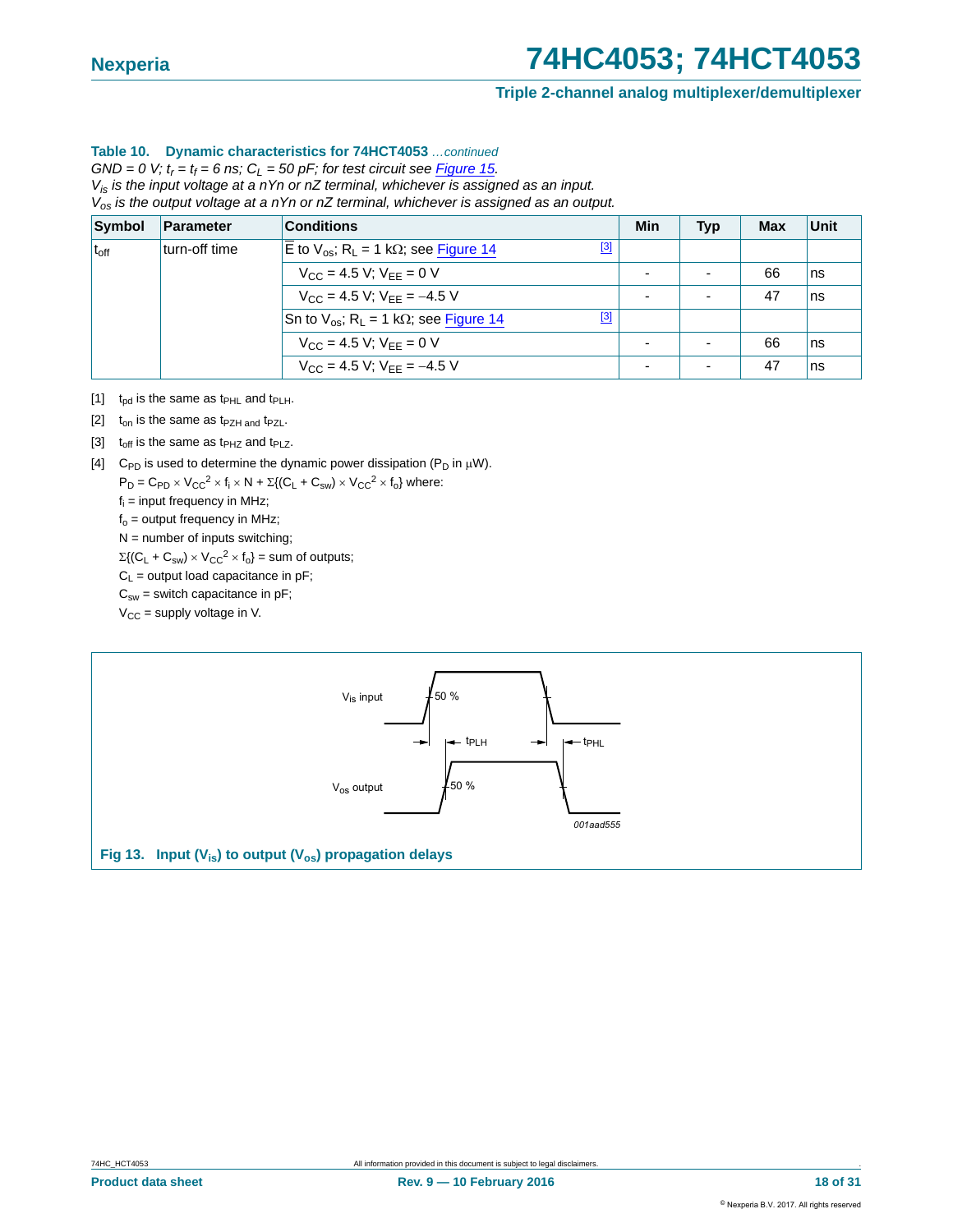**Triple 2-channel analog multiplexer/demultiplexer**

![](_page_18_Figure_3.jpeg)

<span id="page-18-1"></span>![](_page_18_Figure_4.jpeg)

![](_page_18_Figure_5.jpeg)

Definitions for test circuit; see [Table 11:](#page-19-0)

 $R_T$  = termination resistance should be equal to the output impedance  $Z_0$  of the pulse generator.

- $C_L$  = load capacitance including jig and probe capacitance.
- $R_L$  = load resistance.
- S1 = Test selection switch.

#### <span id="page-18-0"></span>**Fig 15. Test circuit for measuring AC performance**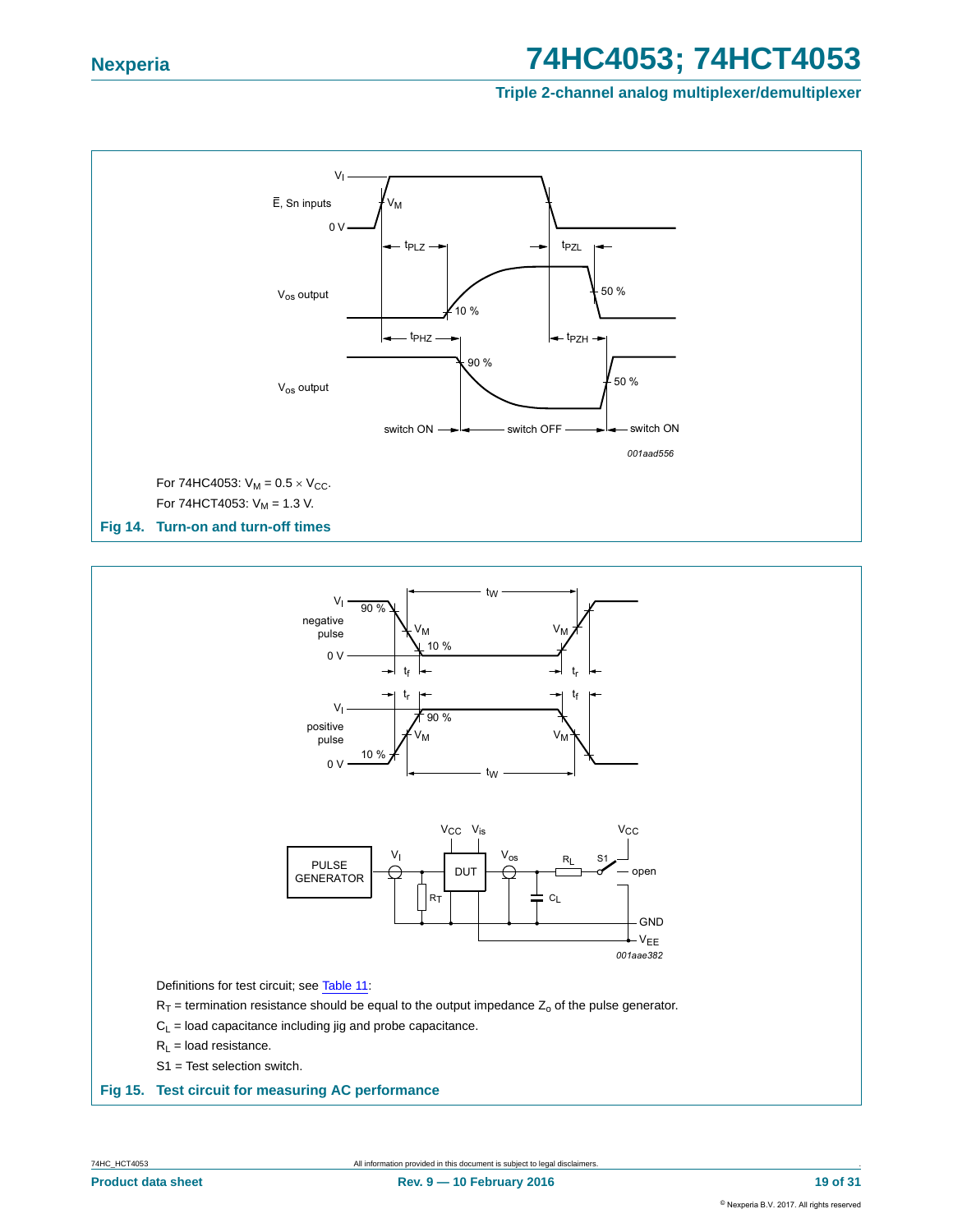#### **Triple 2-channel analog multiplexer/demultiplexer**

#### <span id="page-19-0"></span>**Table 11. Test data**

| <b>Test</b>                         | Input | Load            |                     |                        |       | S1 position  |                 |
|-------------------------------------|-------|-----------------|---------------------|------------------------|-------|--------------|-----------------|
|                                     | V,    | $V_{is}$        | $ t_r, t_f$         | 'UL                    |       | $R_L$        |                 |
|                                     |       |                 | at f <sub>max</sub> | $other$ <sup>[1]</sup> |       |              |                 |
| t <sub>PHL</sub> , t <sub>PLH</sub> | $[2]$ | pulse           | $\leq$ 2 ns         | 6 <sub>ns</sub>        | 50 pF | 1 k $\Omega$ | open            |
| t <sub>PZH</sub> , t <sub>PHZ</sub> | $[2]$ | $V_{\rm CC}$    | $\leq 2$ ns         | 6 <sub>ns</sub>        | 50 pF | 1 k $\Omega$ | V <sub>EE</sub> |
| t <sub>PZL</sub> , t <sub>PLZ</sub> | $[2]$ | V <sub>EE</sub> | $\leq 2$ ns         | 6 <sub>ns</sub>        | 50 pF | 1 k $\Omega$ | $V_{\rm CC}$    |

<span id="page-19-1"></span>[1]  $t_r = t_f = 6$  ns; when measuring  $f_{max}$ , there is no constraint to  $t_r$  and  $t_f$  with 50 % duty factor.

<span id="page-19-2"></span>[2] V<sub>I</sub> values:

a) For 74HC4053:  $V_1 = V_{CC}$ 

b) For 74HCT4053:  $V_1 = 3 V$ 

### **11.1 Additional dynamic characteristics**

#### <span id="page-19-5"></span>**Table 12. Additional dynamic characteristics**

*Recommended conditions and typical values; GND = 0 V;*  $T_{amb}$  *= 25 °C; C<sub>L</sub> = 50 pF. Vis is the input voltage at pins nYn or nZ, whichever is assigned as an input. Vos is the output voltage at pins nYn or nZ, whichever is assigned as an output.*

| <b>Symbol</b>      | <b>Parameter</b>         | <b>Conditions</b>                                                                                                                                                                                    |       | Min                      | <b>Typ</b> | Max                      | Unit          |
|--------------------|--------------------------|------------------------------------------------------------------------------------------------------------------------------------------------------------------------------------------------------|-------|--------------------------|------------|--------------------------|---------------|
| $d_{\text{sin}}$   | sine-wave distortion     | $f_i = 1$ kHz; $R_L = 10$ k $\Omega$ ; see Figure 16                                                                                                                                                 |       |                          |            |                          |               |
|                    |                          | $V_{is} = 4.0$ V (p-p): $V_{CC} = 2.25$ V: $V_{EF} = -2.25$ V                                                                                                                                        |       | $\overline{\phantom{a}}$ | 0.04       | $\overline{\phantom{a}}$ | $\frac{0}{0}$ |
|                    |                          | $V_{is} = 8.0$ V (p-p): $V_{CC} = 4.5$ V: $V_{EF} = -4.5$ V                                                                                                                                          |       | $\overline{\phantom{a}}$ | 0.02       | $\blacksquare$           | $\%$          |
|                    |                          | $f_i = 10$ kHz; $R_L = 10$ k $\Omega$ ; see Figure 16                                                                                                                                                |       |                          |            |                          |               |
|                    |                          | $V_{is} = 4.0$ V (p-p): $V_{CC} = 2.25$ V: $V_{EF} = -2.25$ V                                                                                                                                        |       | $\overline{\phantom{a}}$ | 0.12       | $\overline{\phantom{a}}$ | $\frac{0}{0}$ |
|                    |                          | $V_{is} = 8.0$ V (p-p): $V_{CC} = 4.5$ V: $V_{EF} = -4.5$ V                                                                                                                                          |       | $\overline{\phantom{a}}$ | 0.06       | $\blacksquare$           | $\frac{0}{0}$ |
| $\alpha_{\rm iso}$ | isolation (OFF-state)    | $R_L$ = 600 $\Omega$ ; f <sub>i</sub> = 1 MHz; see Figure 17                                                                                                                                         |       |                          |            |                          |               |
|                    |                          | $V_{CC}$ = 2.25 V: $V_{FE}$ = -2.25 V                                                                                                                                                                | $[1]$ |                          | $-50$      | $\blacksquare$           | dB            |
|                    |                          | $V_{CC} = 4.5 V: V_{EF} = -4.5 V$                                                                                                                                                                    | $[1]$ | $\blacksquare$           | $-50$      | ٠                        | dB            |
| <b>Xtalk</b>       | crosstalk                | between two switches/multiplexers;<br>$R_L$ = 600 $\Omega$ ; f <sub>i</sub> = 1 MHz; see Figure 18                                                                                                   |       |                          |            |                          |               |
|                    |                          | $V_{CC}$ = 2.25 V; $V_{FF}$ = -2.25 V                                                                                                                                                                | $[1]$ |                          | $-60$      | $\blacksquare$           | dB            |
|                    |                          | $V_{CC} = 4.5 V$ ; $V_{FF} = -4.5 V$                                                                                                                                                                 | $[1]$ |                          | $-60$      | $\overline{\phantom{a}}$ | dB            |
| $V_{ct}$           | crosstalk voltage        | peak-to-peak value; between control and any<br>switch; R <sub>1</sub> = 600 $\Omega$ ; f <sub>i</sub> = 1 MHz; E or Sn square<br>wave between $V_{CC}$ and GND; $t_r = t_f = 6$ ns;<br>see Figure 19 |       |                          |            |                          |               |
|                    |                          | $V_{CC} = 4.5 V$ ; $V_{FF} = 0 V$                                                                                                                                                                    |       | ٠                        | 110        | $\overline{\phantom{a}}$ | mV            |
|                    |                          | $V_{CC} = 4.5 V: V_{EF} = -4.5 V$                                                                                                                                                                    |       |                          | 220        | ٠                        | mV            |
| $ f_{(-3dB)} $     | -3 dB frequency response | $R_1 = 50 \Omega$ ; see Figure 20                                                                                                                                                                    |       |                          |            |                          |               |
|                    |                          | $V_{CC}$ = 2.25 V: $V_{EF}$ = -2.25 V                                                                                                                                                                | [2]   | ä,                       | 160        | $\blacksquare$           | <b>MHz</b>    |
|                    |                          | $V_{CC} = 4.5 V: V_{EF} = -4.5 V$                                                                                                                                                                    | $[2]$ |                          | 170        | ä,                       | <b>MHz</b>    |

<span id="page-19-3"></span>[1] Adjust input voltage  $V_{is}$  to 0 dBm level (0 dBm = 1 mW into 600  $\Omega$ ).

<span id="page-19-4"></span>[2] Adjust input voltage V<sub>is</sub> to 0 dBm level at V<sub>os</sub> for 1 MHz (0 dBm = 1 mW into 50  $\Omega$ ).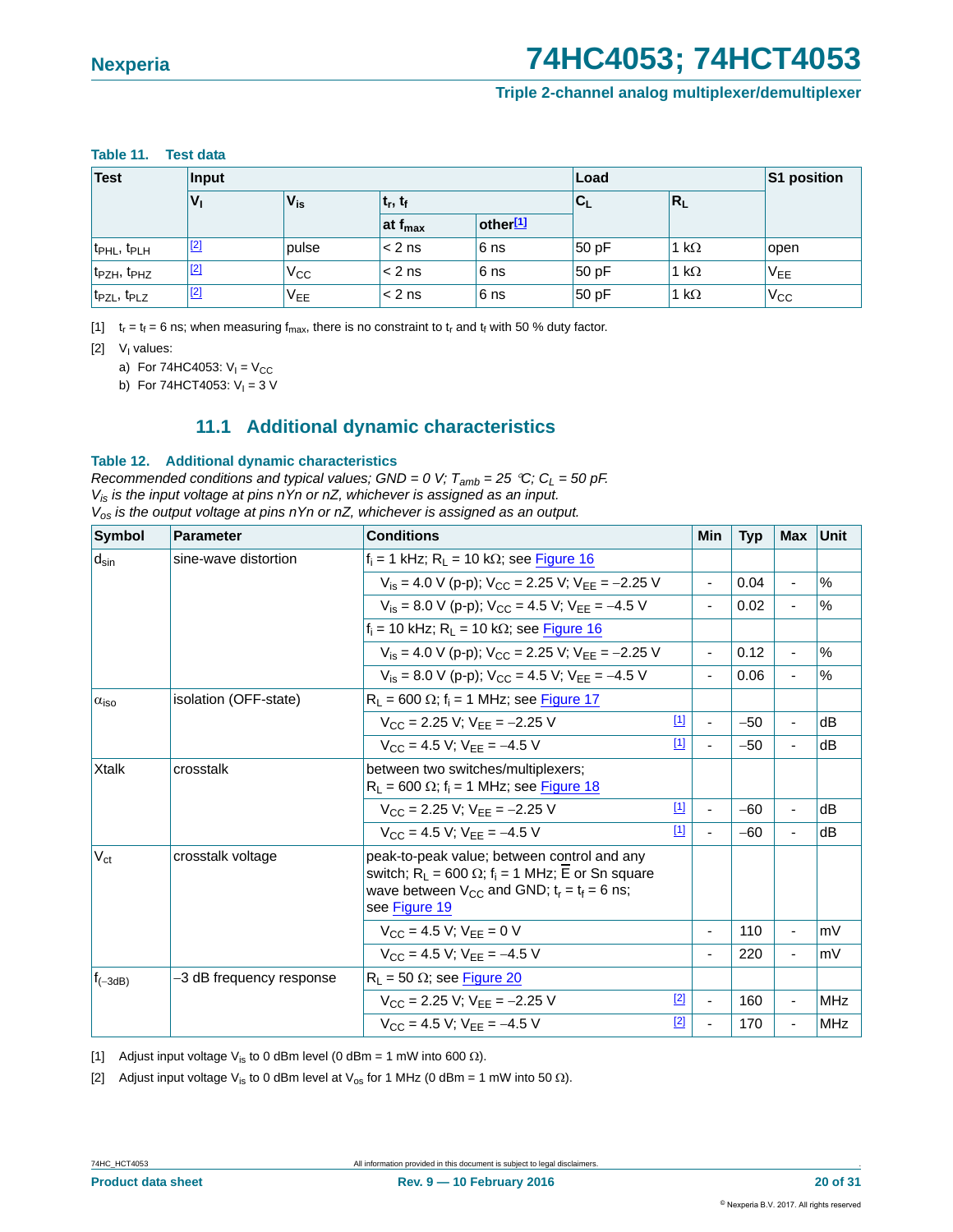<span id="page-20-1"></span><span id="page-20-0"></span>![](_page_20_Figure_3.jpeg)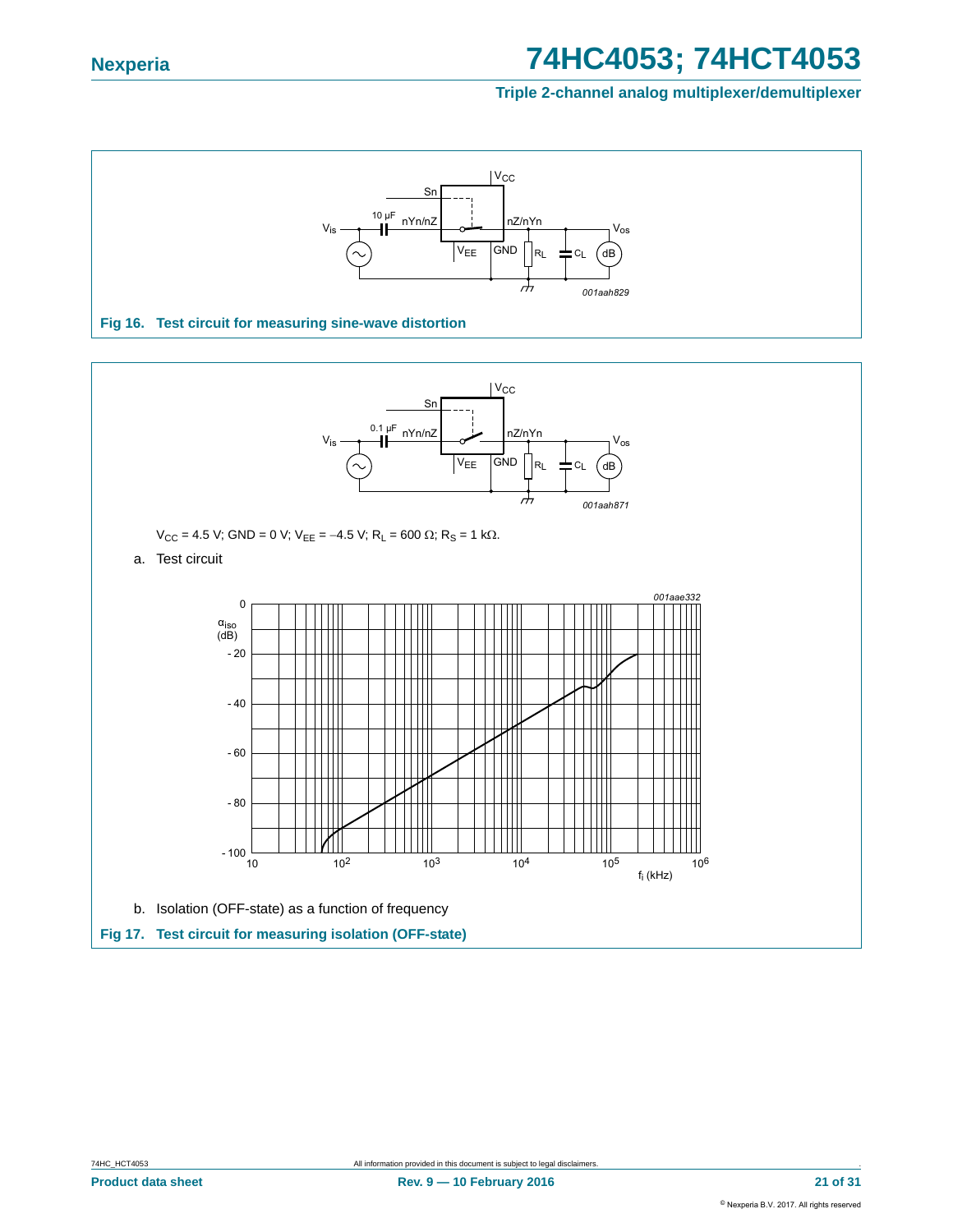![](_page_21_Figure_3.jpeg)

<span id="page-21-1"></span><span id="page-21-0"></span>![](_page_21_Figure_4.jpeg)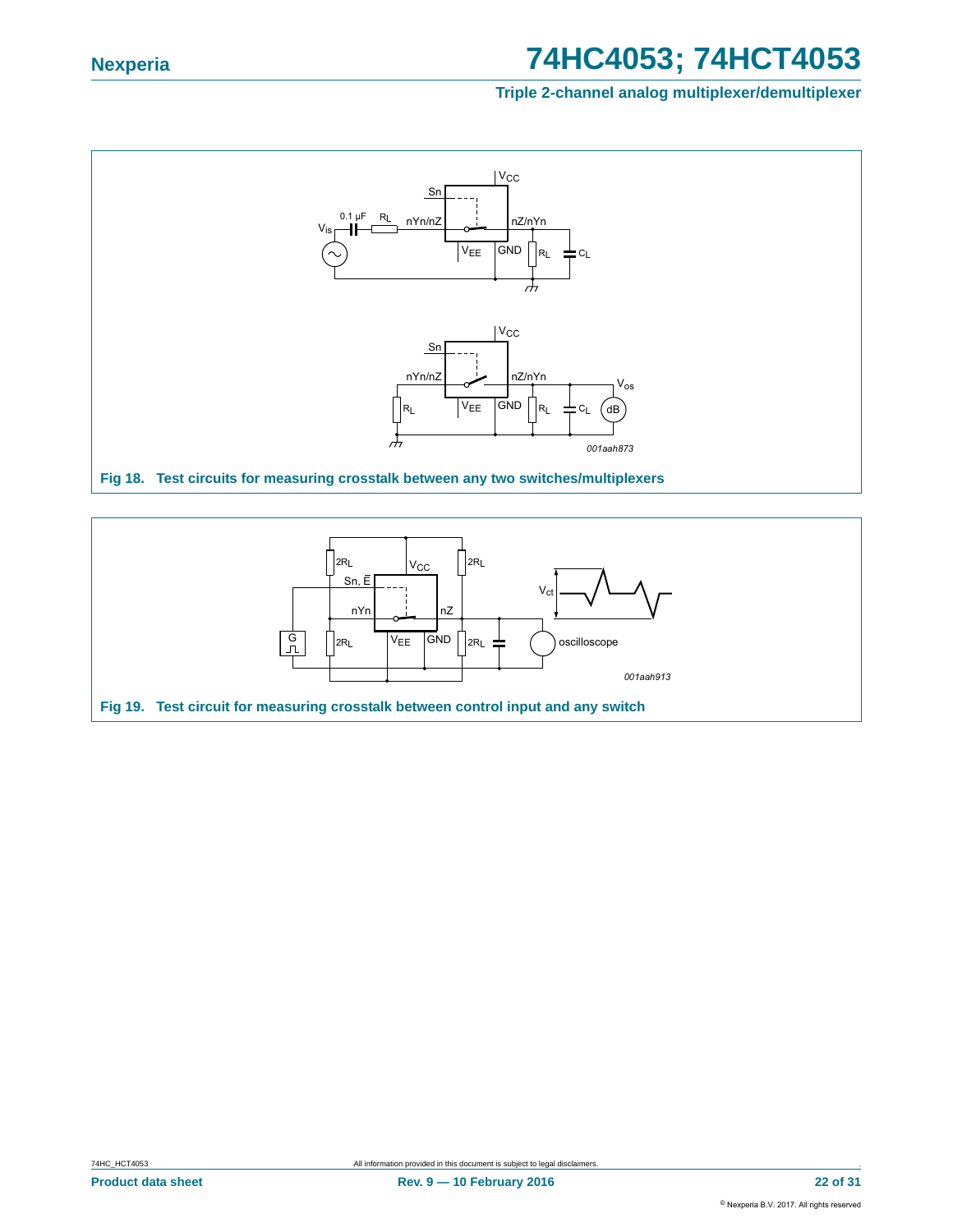<span id="page-22-0"></span>![](_page_22_Figure_3.jpeg)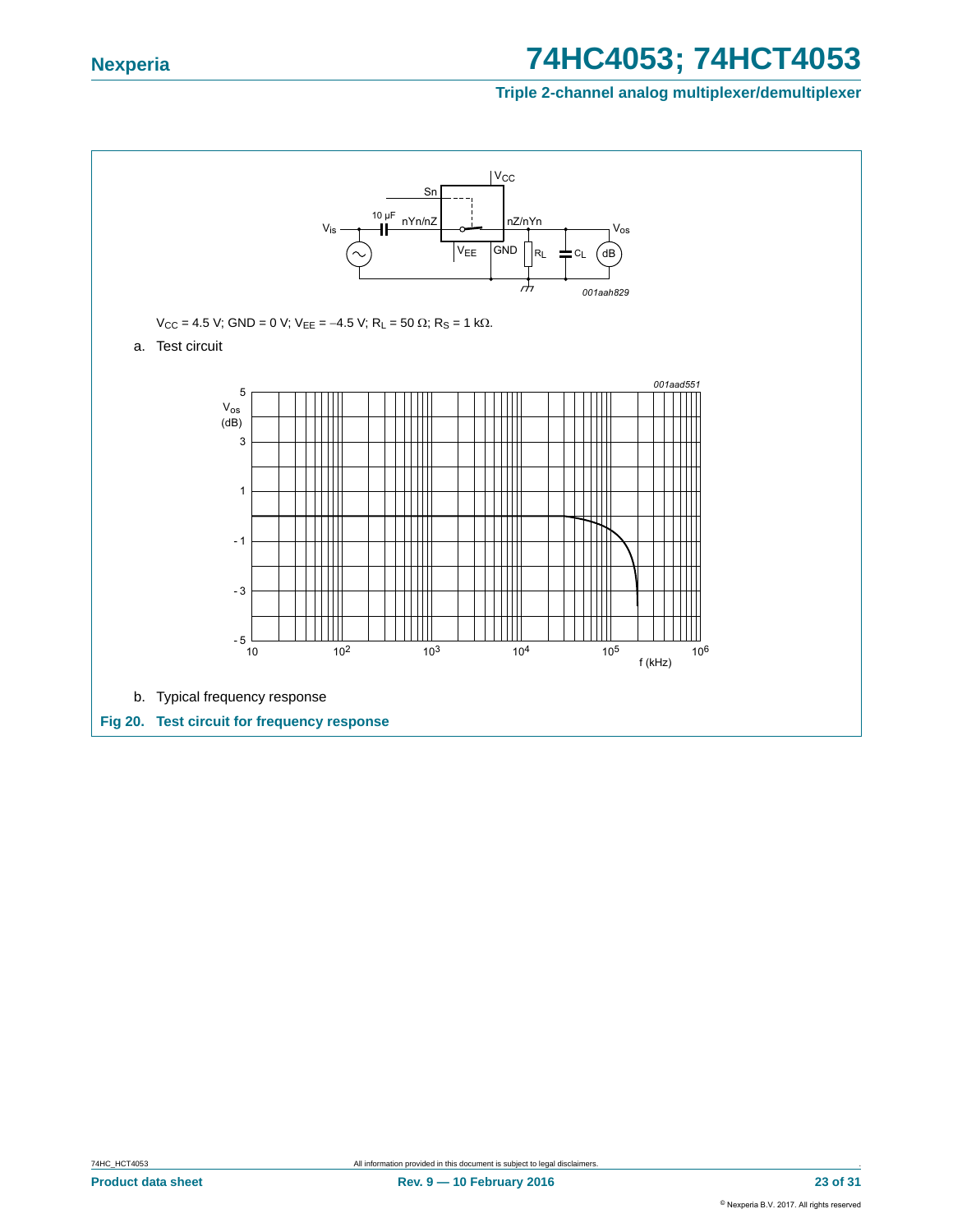#### **Triple 2-channel analog multiplexer/demultiplexer**

### <span id="page-23-0"></span>**12. Package outline**

![](_page_23_Figure_4.jpeg)

**Fig 21. Package outline SOT109-1 (SO16)**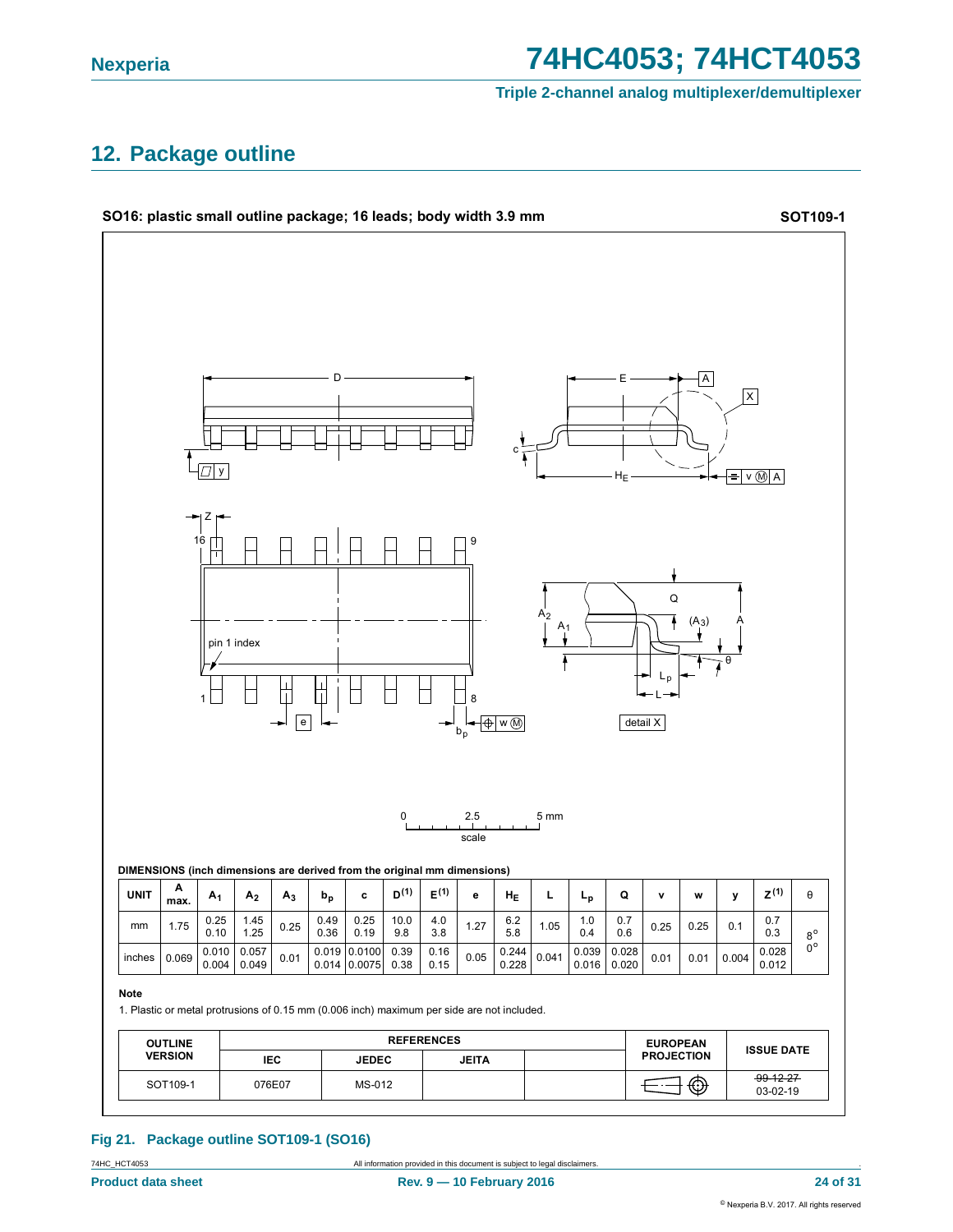#### **Triple 2-channel analog multiplexer/demultiplexer**

![](_page_24_Figure_3.jpeg)

#### **Fig 22. Package outline SOT338-1 (SSOP16)**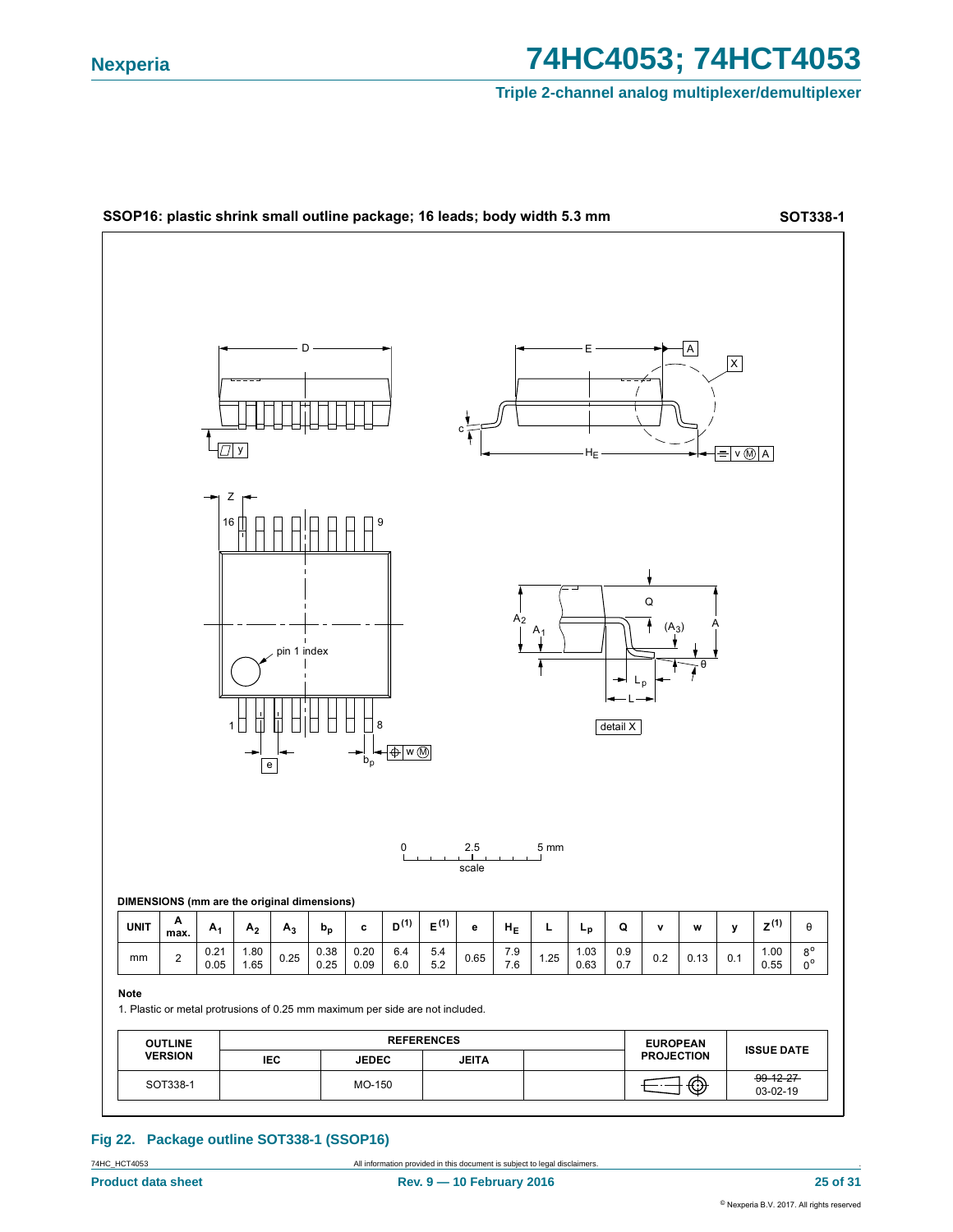#### **Triple 2-channel analog multiplexer/demultiplexer**

![](_page_25_Figure_3.jpeg)

#### **Fig 23. Package outline SOT403-1 (TSSOP16)**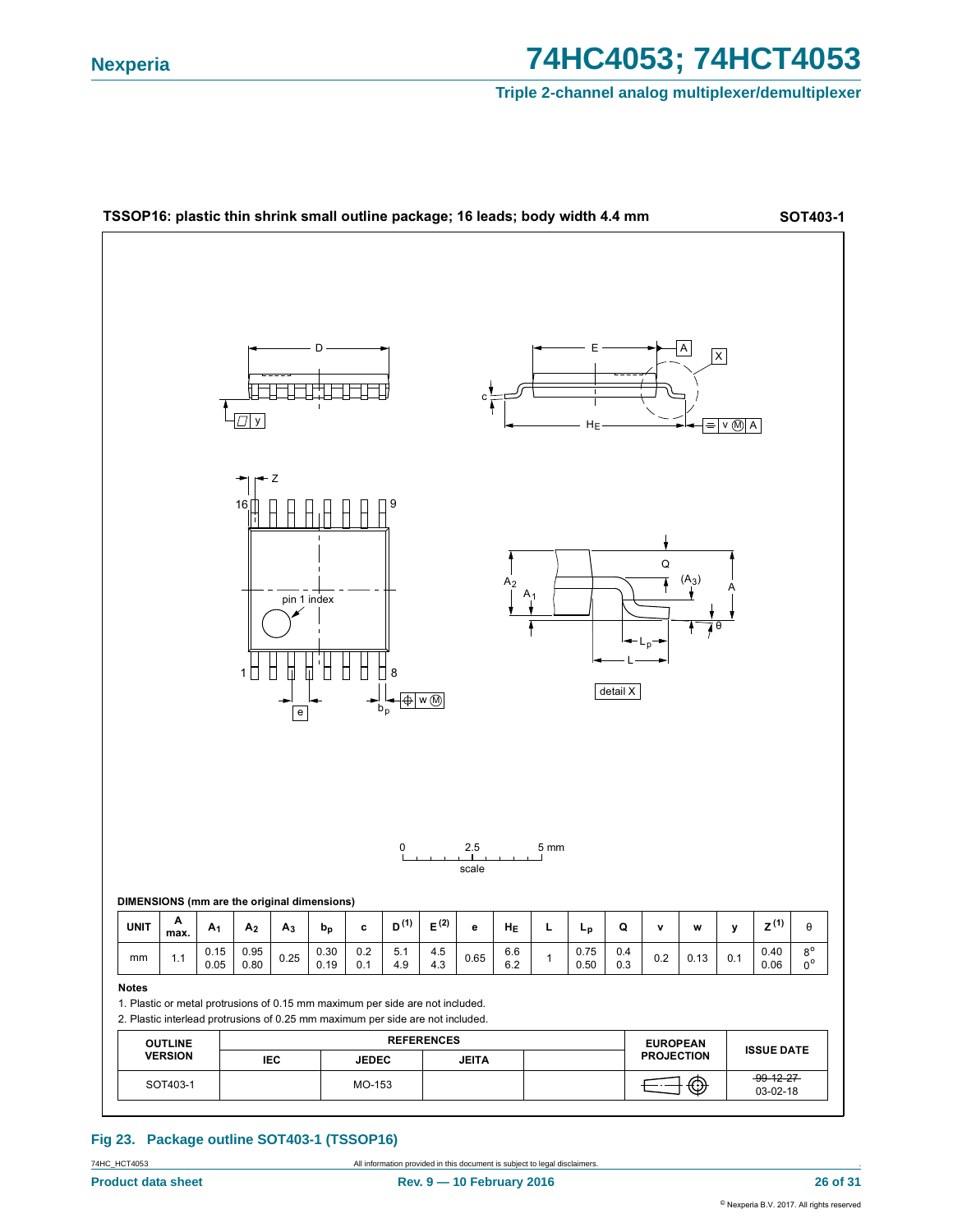#### **Triple 2-channel analog multiplexer/demultiplexer**

![](_page_26_Figure_3.jpeg)

**SOT763-1** DHVQFN16: plastic dual in-line compatible thermal enhanced very thin quad flat package; no leads; 16 terminals; body 2.5 x 3.5 x 0.85 mm

#### **Fig 24. Package outline SOT763-1 (DHVQFN16)**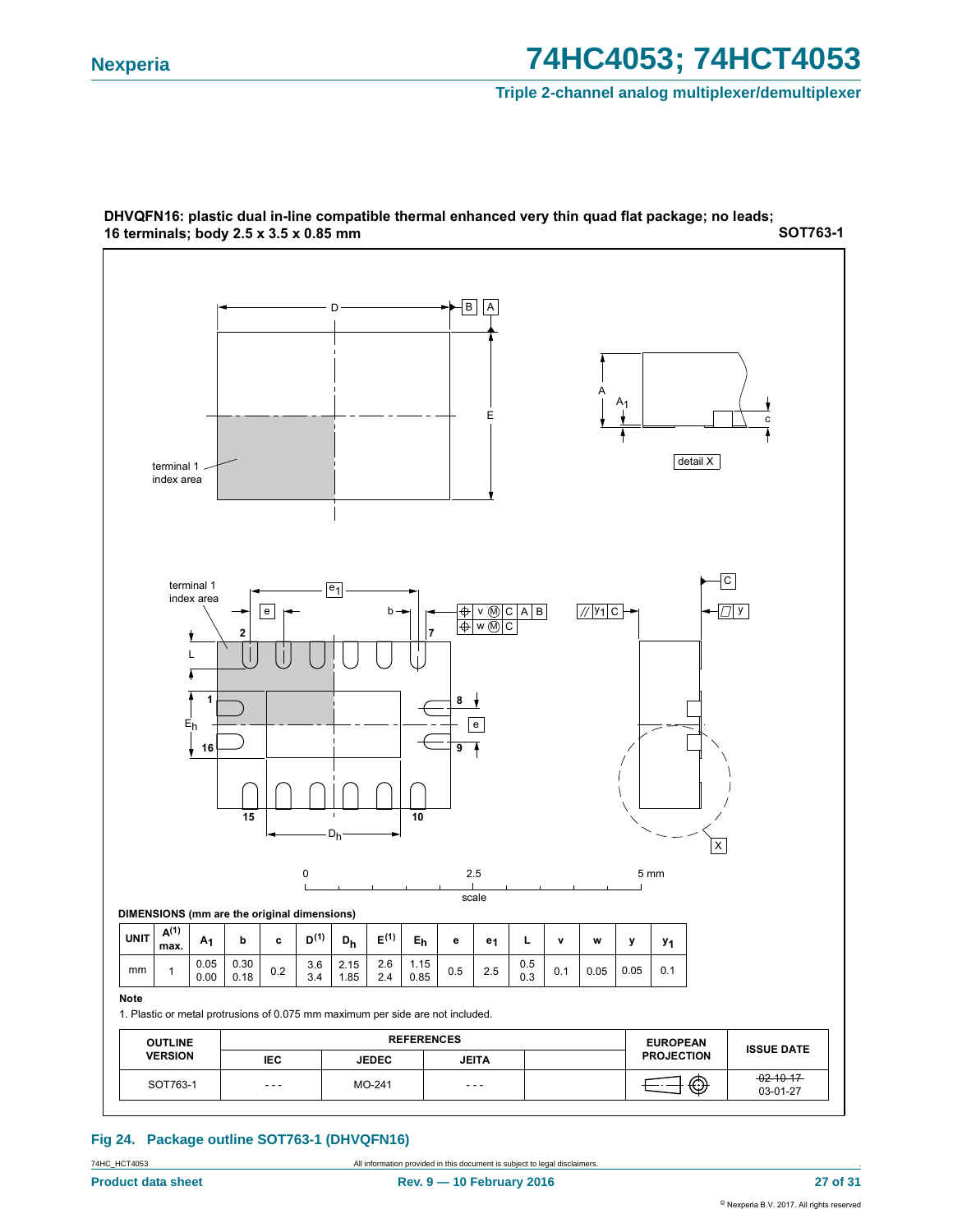#### **Triple 2-channel analog multiplexer/demultiplexer**

### <span id="page-27-0"></span>**13. Abbreviations**

| <b>Table 13. Abbreviations</b> |                                         |  |  |  |
|--------------------------------|-----------------------------------------|--|--|--|
| Acronym                        | <b>Description</b>                      |  |  |  |
| <b>CMOS</b>                    | Complementary Metal-Oxide Semiconductor |  |  |  |
| <b>ESD</b>                     | ElectroStatic Discharge                 |  |  |  |
| <b>HBM</b>                     | Human Body Model                        |  |  |  |
| <b>MM</b>                      | Machine Model                           |  |  |  |

### <span id="page-27-1"></span>**14. Revision history**

#### **Table 14. Revision history**

| Document ID          | Release date                                             | Data sheet status     | <b>Change notice</b> | <b>Supersedes</b>    |
|----------------------|----------------------------------------------------------|-----------------------|----------------------|----------------------|
| 74HC HCT4053 v.9     | 20160210                                                 | Product data sheet    |                      | 74HC HCT4053 v.8     |
| Modifications:       | Type numbers 74HC4053N and 74HCT4053N (SOT38-4) removed. |                       |                      |                      |
| 74HC_HCT4053 v.8     | 20120719                                                 | Product data sheet    | $\blacksquare$       | 74HC HCT4053 v.7     |
| Modifications:       | CDM added to features.                                   |                       |                      |                      |
| 74HC HCT4053 v.7     | 20111213                                                 | Product data sheet    | ٠                    | 74HC HCT4053 v.6     |
| Modifications:       | Legal pages updated.                                     |                       |                      |                      |
| 74HC HCT4053 v.6     | 20110511                                                 | Product data sheet    |                      | 74HC_HCT4053 v.5     |
| 74HC HCT4053 v.5     | 20110118                                                 | Product data sheet    | ۰                    | 74HC HCT4053 v.4     |
| 74HC_HCT4053 v.4     | 20060509                                                 | Product data sheet    | ۰                    | 74HC HCT4053 v.3     |
| 74HC_HCT4053 v.3     | 20060315                                                 | Product data sheet    | ٠                    | 74HC_HCT4053_CNV v.2 |
| 74HC HCT4053 CNV v.2 | 19901201                                                 | Product specification | ٠                    |                      |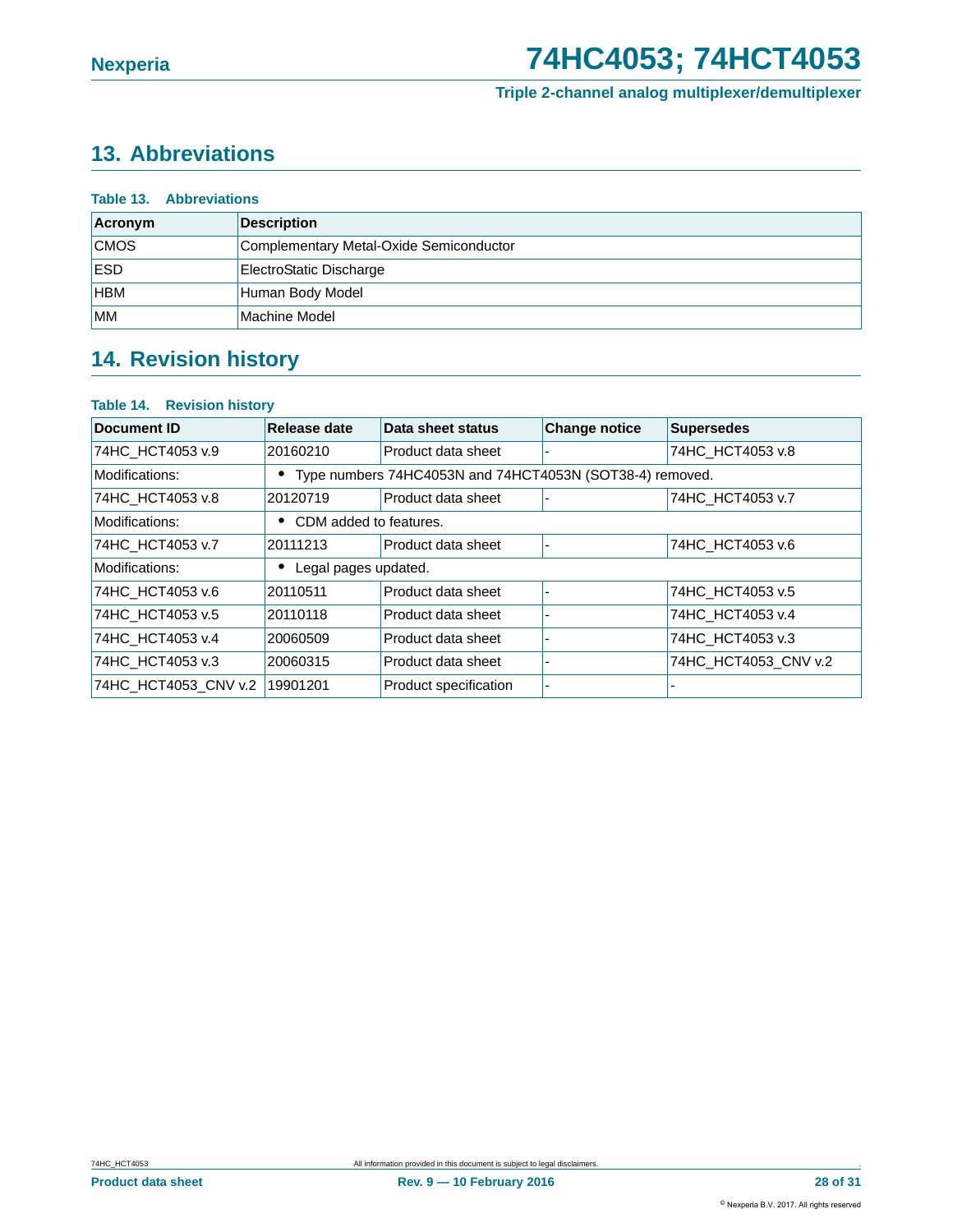**Triple 2-channel analog multiplexer/demultiplexer**

### <span id="page-28-3"></span>**15. Legal information**

#### <span id="page-28-4"></span>**15.1 Data sheet status**

| Document status[1][2]          | <b>Product status</b> <sup>[3]</sup> | <b>Definition</b>                                                                     |
|--------------------------------|--------------------------------------|---------------------------------------------------------------------------------------|
| Objective [short] data sheet   | Development                          | This document contains data from the objective specification for product development. |
| Preliminary [short] data sheet | Qualification                        | This document contains data from the preliminary specification.                       |
| Product [short] data sheet     | Production                           | This document contains the product specification.                                     |

<span id="page-28-0"></span>[1] Please consult the most recently issued document before initiating or completing a design.

- <span id="page-28-1"></span>[2] The term 'short data sheet' is explained in section "Definitions".
- <span id="page-28-2"></span>[3] The product status of device(s) described in this document may have changed since this document was published and may differ in case of multiple devices. The latest product status information is available on the Internet at URL [http://www.nexperia](http://www.nexperia.com).com.

### <span id="page-28-5"></span>**15.2 Definitions**

**Draft —** The document is a draft version only. The content is still under internal review and subject to formal approval, which may result in modifications or additions. Nexperia does not give any representations or warranties as to the accuracy or completeness of information included herein and shall have no liability for the consequences of use of such information.

**Short data sheet —** A short data sheet is an extract from a full data sheet with the same product type number(s) and title. A short data sheet is intended for quick reference only and should not be relied upon to contain detailed and full information. For detailed and full information see the relevant full data sheet, which is available on request via the local Nexperia sales office. In case of any inconsistency or conflict with the short data sheet, the full data sheet shall prevail.

**Product specification —** The information and data provided in a Product data sheet shall define the specification of the product as agreed between Nexperia and its customer, unless Nexperia and

customer have explicitly agreed otherwise in writing. In no event however, shall an agreement be valid in which the Nexperia product is deemed to offer functions and qualities beyond those described in the Product data sheet.

### <span id="page-28-6"></span>**15.3 Disclaimers**

**Limited warranty and liability —** Information in this document is believed to be accurate and reliable. However, Nexperia does not give any representations or warranties, expressed or implied, as to the accuracy or completeness of such information and shall have no liability for the consequences of use of such information. Nexperia takes no responsibility for the content in this document if provided by an information source outside of Nexperia.

In no event shall Nexperia be liable for any indirect, incidental, punitive, special or consequential damages (including - without limitation - lost profits, lost savings, business interruption, costs related to the removal or replacement of any products or rework charges) whether or not such damages are based on tort (including negligence), warranty, breach of contract or any other legal theory.

Notwithstanding any damages that customer might incur for any reason whatsoever, Nexperia's aggregate and cumulative liability towards customer for the products described herein shall be limited in accordance with the *Terms and conditions of commercial sale* of Nexperia.

**Right to make changes —** Nexperia reserves the right to make changes to information published in this document, including without limitation specifications and product descriptions, at any time and without notice. This document supersedes and replaces all information supplied prior to the publication hereof.

**Suitability for use —** Nexperia products are not designed, authorized or warranted to be suitable for use in life support, life-critical or safety-critical systems or equipment, nor in applications where failure or malfunction of a Nexperia product can reasonably be expected to result in personal injury, death or severe property or environmental damage. Nexperia and its suppliers accept no liability for inclusion and/or use of Nexperia products in such equipment or applications and therefore such inclusion and/or use is at the customer's own risk.

**Applications —** Applications that are described herein for any of these products are for illustrative purposes only. Nexperia makes no representation or warranty that such applications will be suitable for the specified use without further testing or modification.

Customers are responsible for the design and operation of their applications and products using Nexperia products, and Nexperia accepts no liability for any assistance with applications or customer product design. It is customer's sole responsibility to determine whether the Nexperia product is suitable and fit for the customer's applications and products planned, as well as for the planned application and use of customer's third party customer(s). Customers should provide appropriate design and operating safeguards to minimize the risks associated with their applications and products.

Nexperia does not accept any liability related to any default, damage, costs or problem which is based on any weakness or default in the customer's applications or products, or the application or use by customer's third party customer(s). Customer is responsible for doing all necessary testing for the customer's applications and products using Nexperia products in order to avoid a default of the applications and the products or of the application or use by customer's third party customer(s). Nexperia does not accept any liability in this respect.

**Limiting values —** Stress above one or more limiting values (as defined in the Absolute Maximum Ratings System of IEC 60134) will cause permanent damage to the device. Limiting values are stress ratings only and (proper) operation of the device at these or any other conditions above those given in the Recommended operating conditions section (if present) or the Characteristics sections of this document is not warranted. Constant or repeated exposure to limiting values will permanently and irreversibly affect the quality and reliability of the device.

#### **Terms and conditions of commercial sale —** Nexperia

products are sold subject to the general terms and conditions of commercial sale, as published at [http://www.nexperia.com/profile/te](http://www.nexperia.com/profile/terms)rms, unless otherwise agreed in a valid written individual agreement. In case an individua agreement is concluded only the terms and conditions of the respective agreement shall apply. Nexperia hereby expressly objects to applying the customer's general terms and conditions with regard to the purchase of Nexperia products by customer.

**No offer to sell or license —** Nothing in this document may be interpreted or construed as an offer to sell products that is open for acceptance or the grant, conveyance or implication of any license under any copyrights, patents or other industrial or intellectual property rights.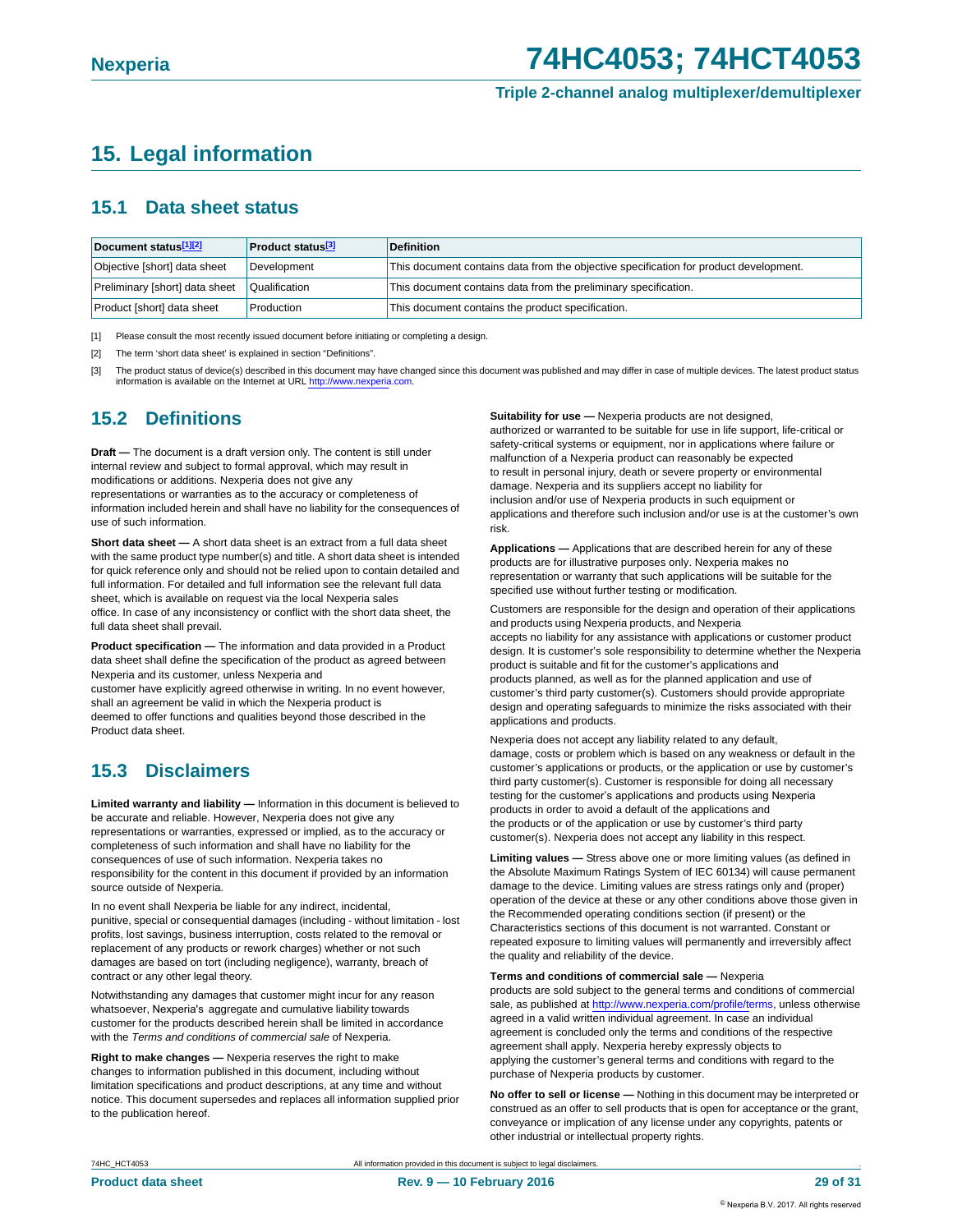#### **Triple 2-channel analog multiplexer/demultiplexer**

**Export control —** This document as well as the item(s) described herein may be subject to export control regulations. Export might require a prior authorization from competent authorities.

**Non-automotive qualified products —** Unless this data sheet expressly states that this specific Nexperia product is automotive qualified, the product is not suitable for automotive use. It is neither qualified nor tested in accordance with automotive testing or application requirements. Nexperia accepts no liability for inclusion and/or use of

non-automotive qualified products in automotive equipment or applications.

In the event that customer uses the product for design-in and use in automotive applications to automotive specifications and standards, customer (a) shall use the product without Nexperia's warranty of the product for such automotive applications, use and specifications, and (b) whenever customer uses the product for automotive applications beyond

### <span id="page-29-1"></span>**16. Contact information**

Nexperia's specifications such use shall be solely at customer's own risk, and (c) customer fully indemnifies Nexperia for any liability, damages or failed product claims resulting from customer design and use of the product for automotive applications beyond Nexperia's standard warranty and Nexperia's product specifications.

**Translations —** A non-English (translated) version of a document is for reference only. The English version shall prevail in case of any discrepancy between the translated and English versions.

### <span id="page-29-0"></span>**15.4 Trademarks**

Notice: All referenced brands, product names, service names and trademarks are the property of their respective owners.

For more information, please visit: **http://www.nexperia.com**

For sales office addresses, please send an email to: **salesaddresses@nexperia.com**